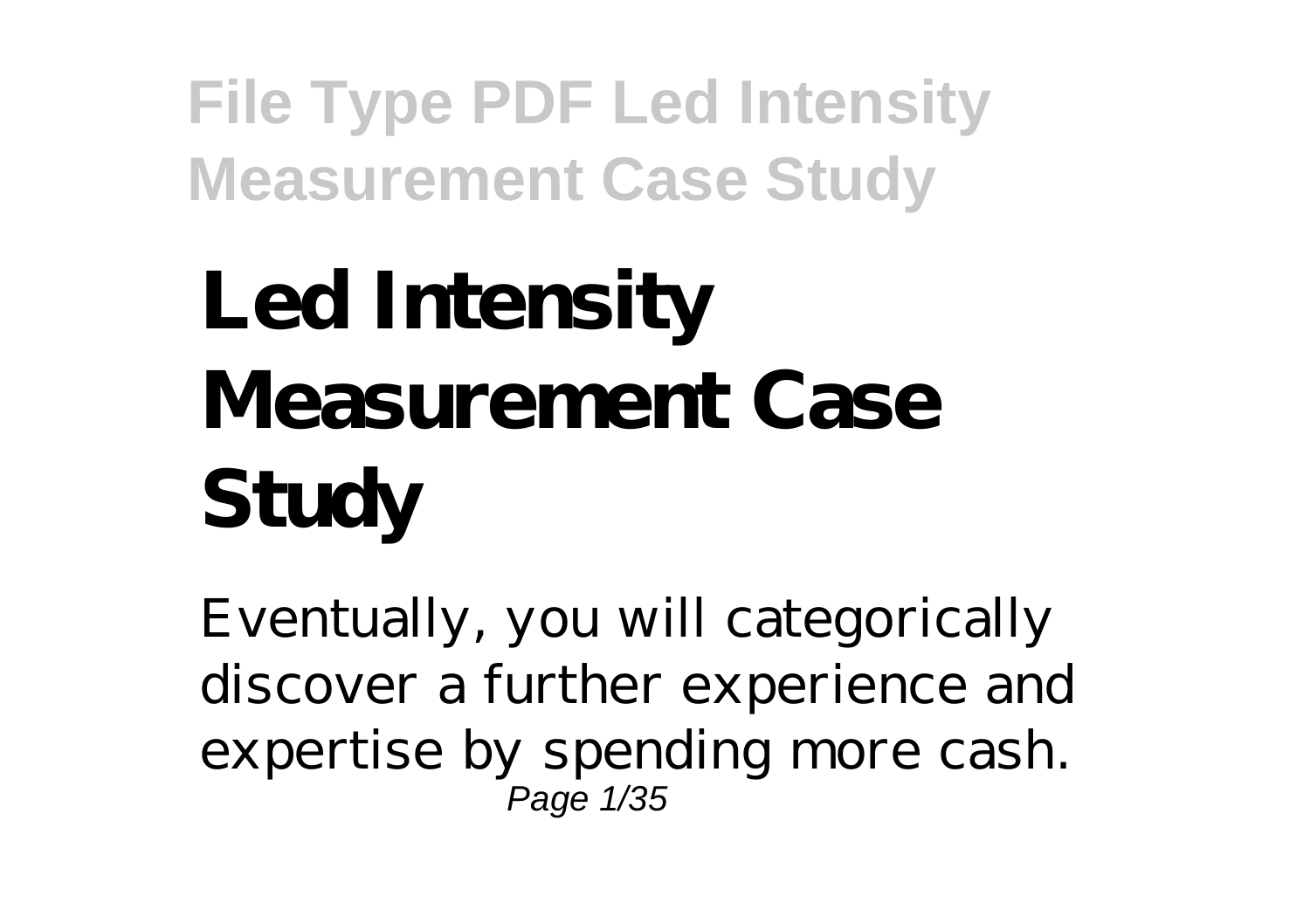nevertheless when? pull off you take on that you require to acquire those every needs like having significantly cash? Why don't you attempt to get something basic in the beginning? That's something that will guide you to comprehend even more just about the globe, Page 2/35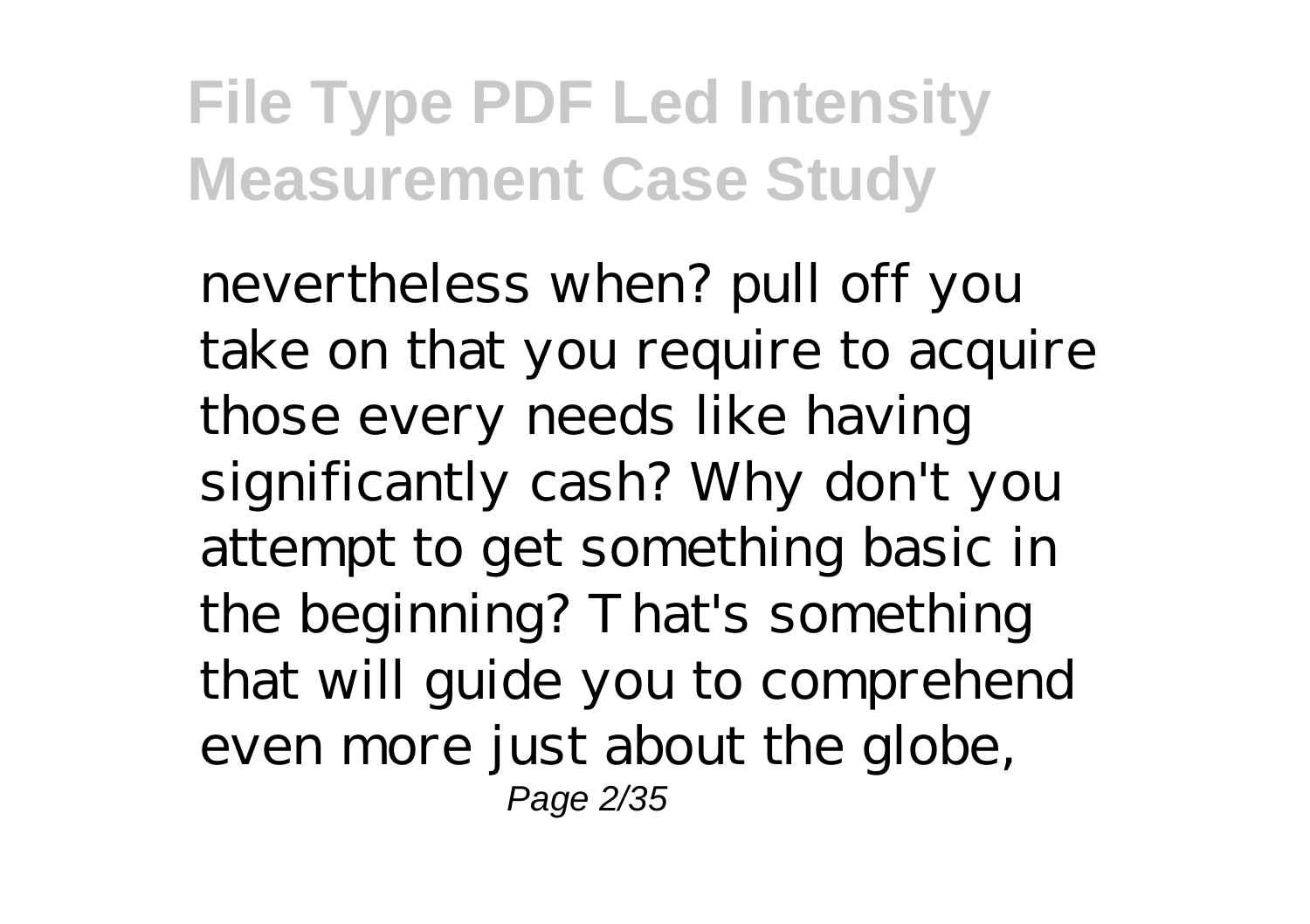experience, some places, considering history, amusement, and a lot more?

It is your enormously own become old to decree reviewing habit. accompanied by guides you could enjoy now is **led intensity** Page 3/35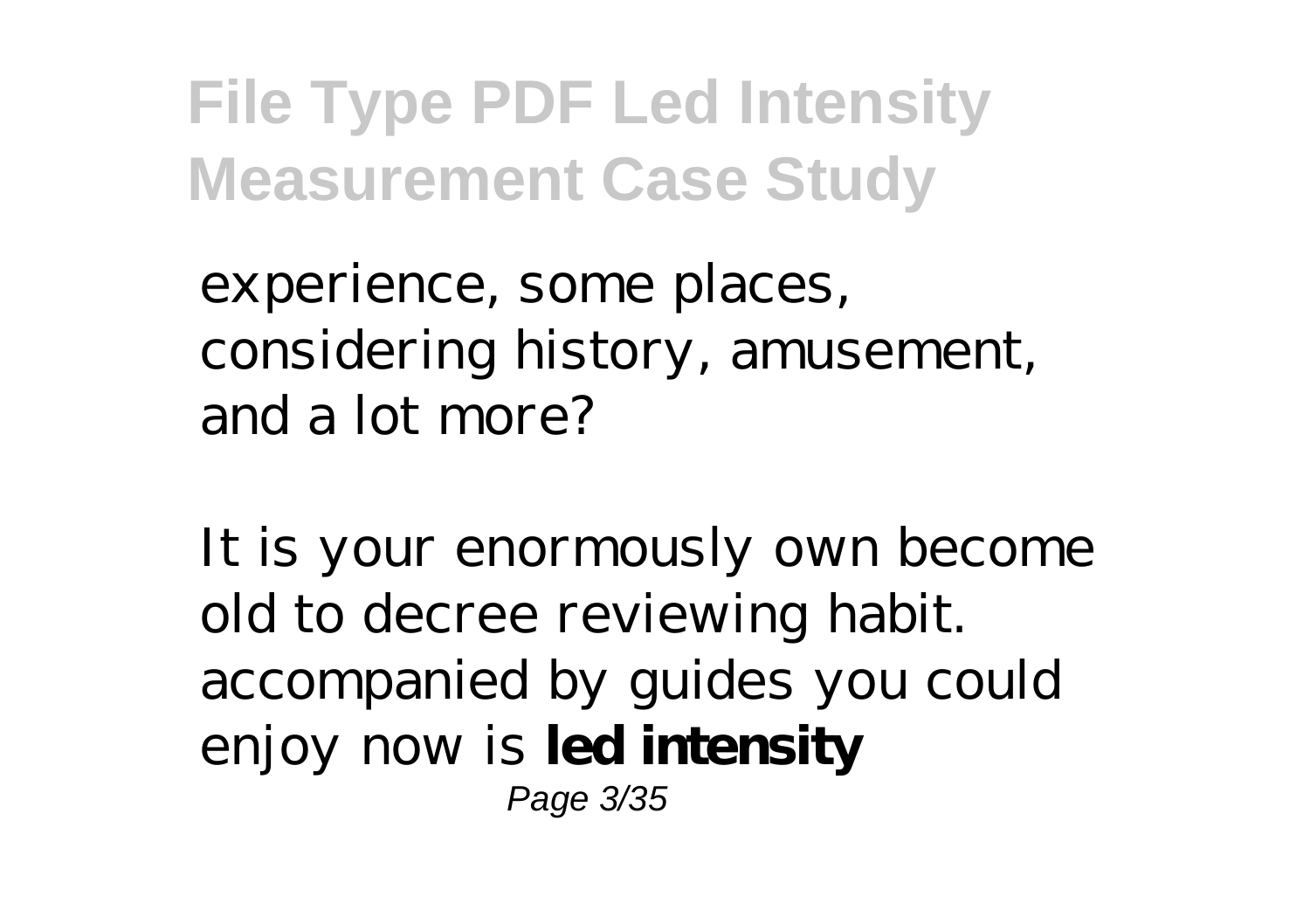#### **measurement case study** below.

Amazon has hundreds of free eBooks you can download and send straight to your Kindle. Amazon's eBooks are listed out in the Top 100 Free section. Within Page 4/35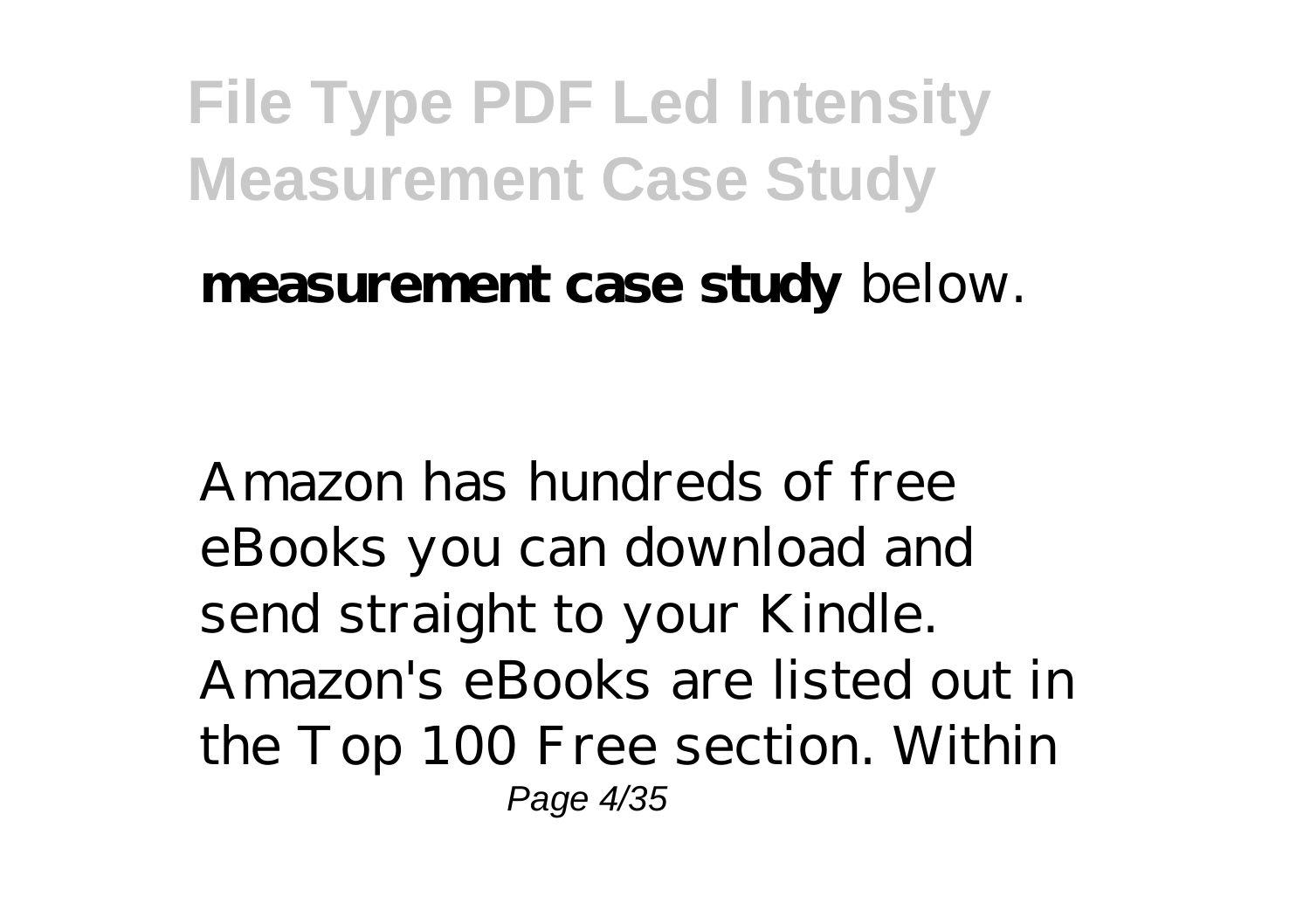this category are lots of genres to choose from to narrow down the selection, such as Self-Help, Travel, Teen & Young Adult, Foreign Languages, Children's eBooks, and History.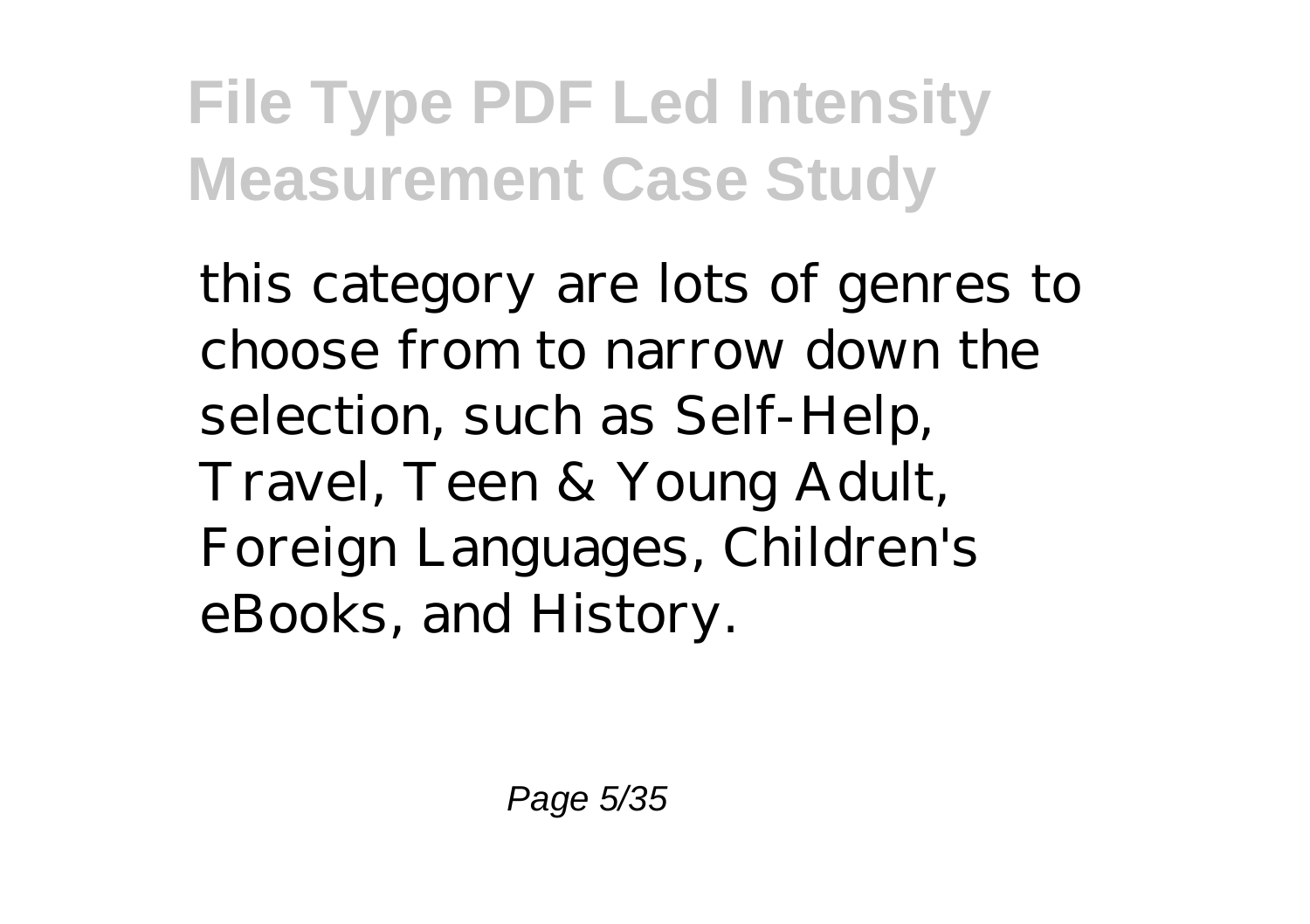#### **The Feasibility of LED Lighting for Commercial Use** Case study. Home > Case Studies

> Spectroscopy, Lighting and Health. ... Accurate measurements of spectral output and intensity of the light sources under test will play a large role in these studies. Page 6/35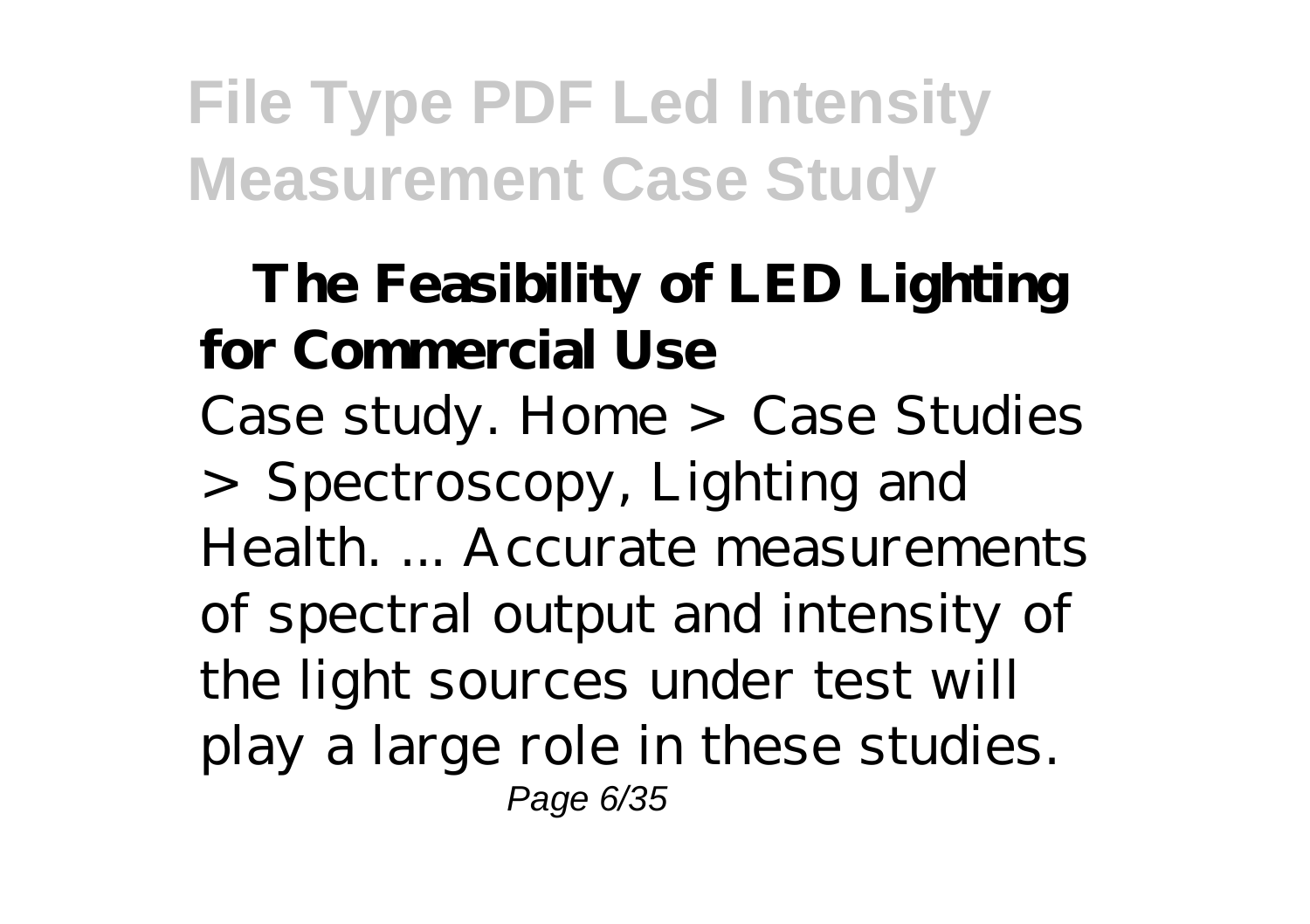... As the LED light source market continues to grow and develop products for specific lighting applications, the WaveGo will be there to both ...

**Led Intensity Measurement Case** Page 7/35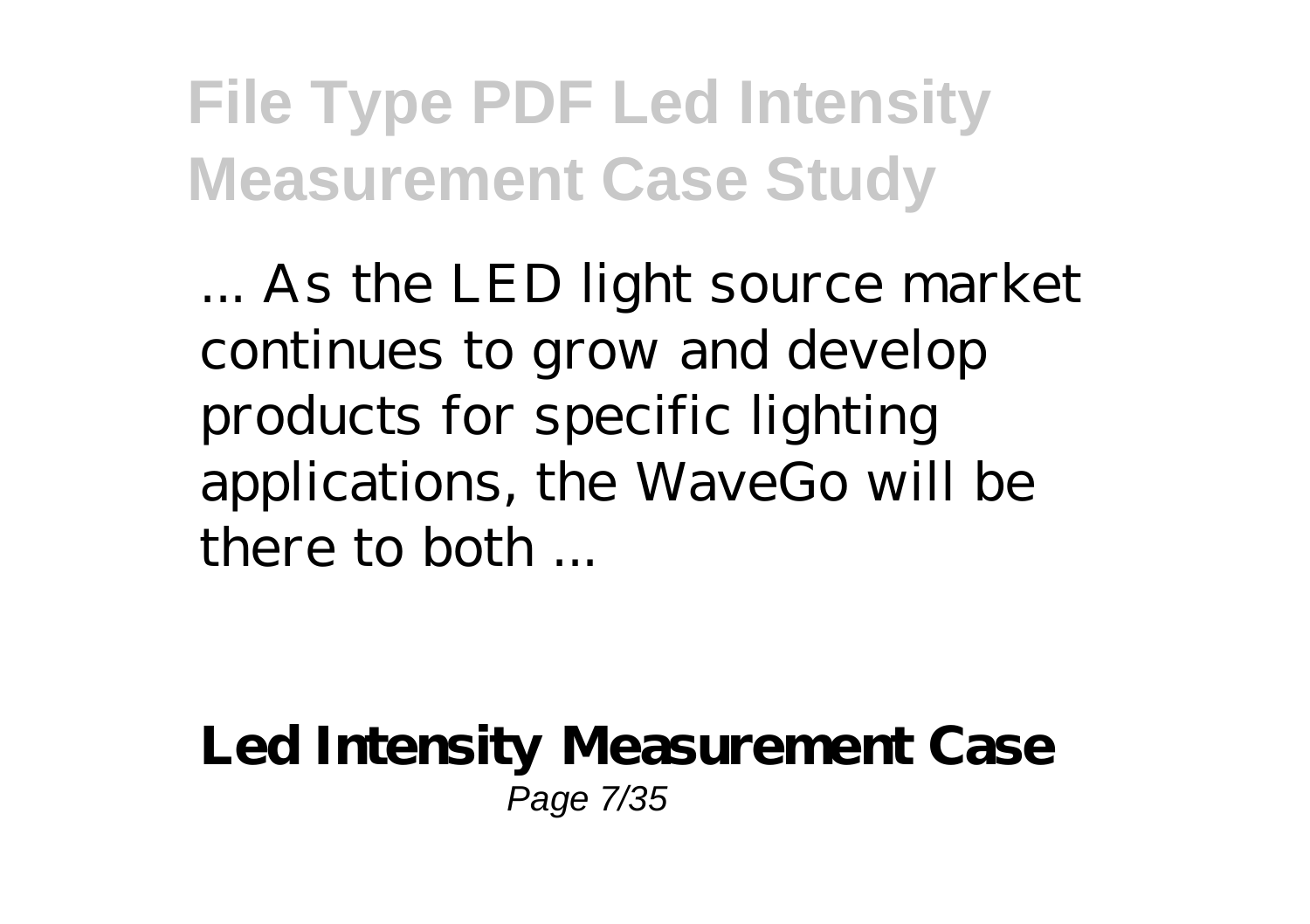#### **Study**

LED Intensity Measurement (Case Study) Challenge In a recent application test engineers needed to test LEDs in automotive brake lights. The brake light consisted of an array of 120 high power red LEDs. The brake light operated in Page 8/35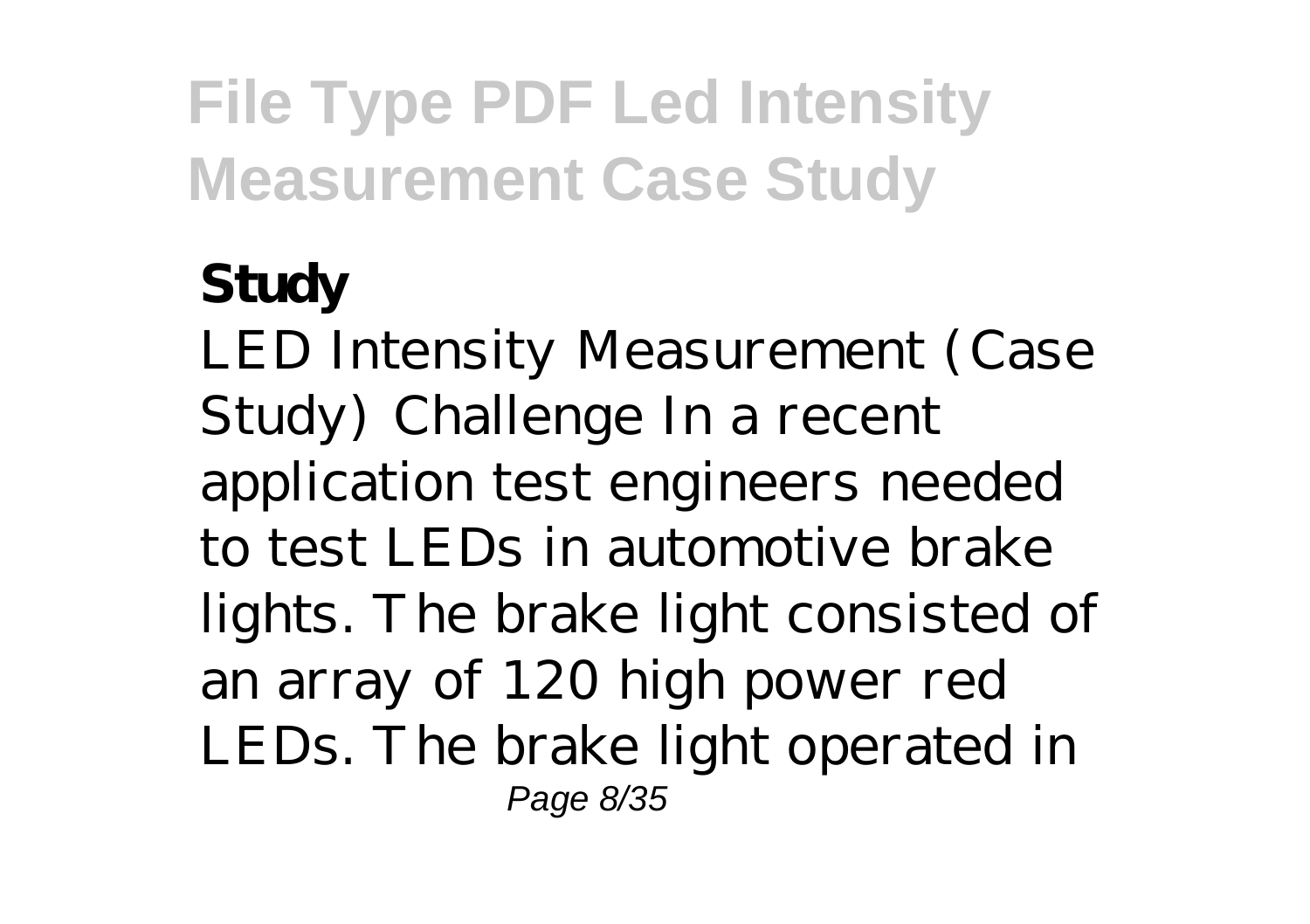a high intensity mode called 'stop mode' and a low intensity mode called 'tail mode'.

**LED Measurement Tester LED Color & Intensity Measurements ...** When looking at brightness specifications of LEDs, the most Page 9/35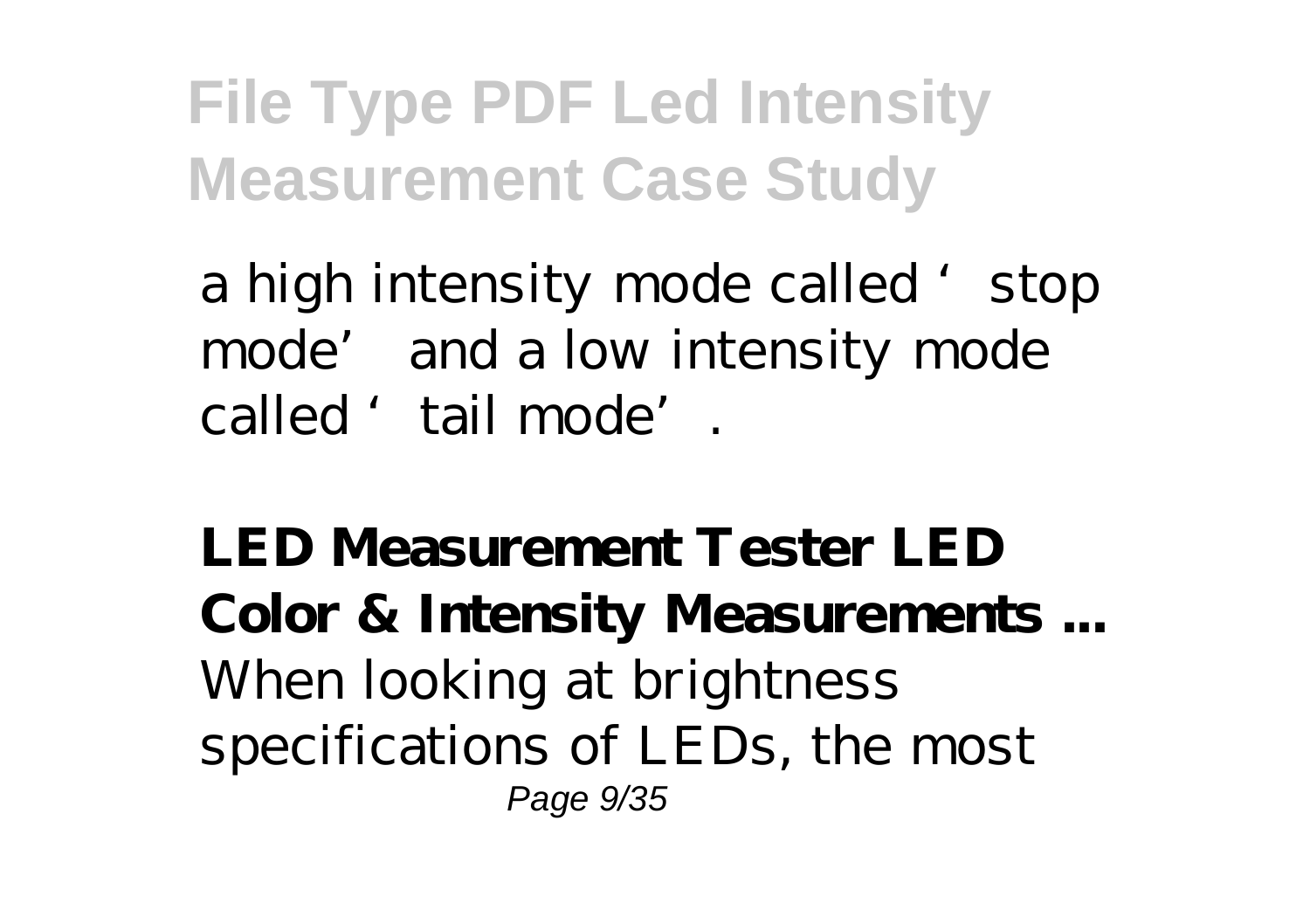common specs available are luminous intensity (usually measured in units of candelas or millicandelas) and viewing angle (measured in degrees). The brightness of 1 candela is roughly around the same brightness as a common candle.

Page 10/35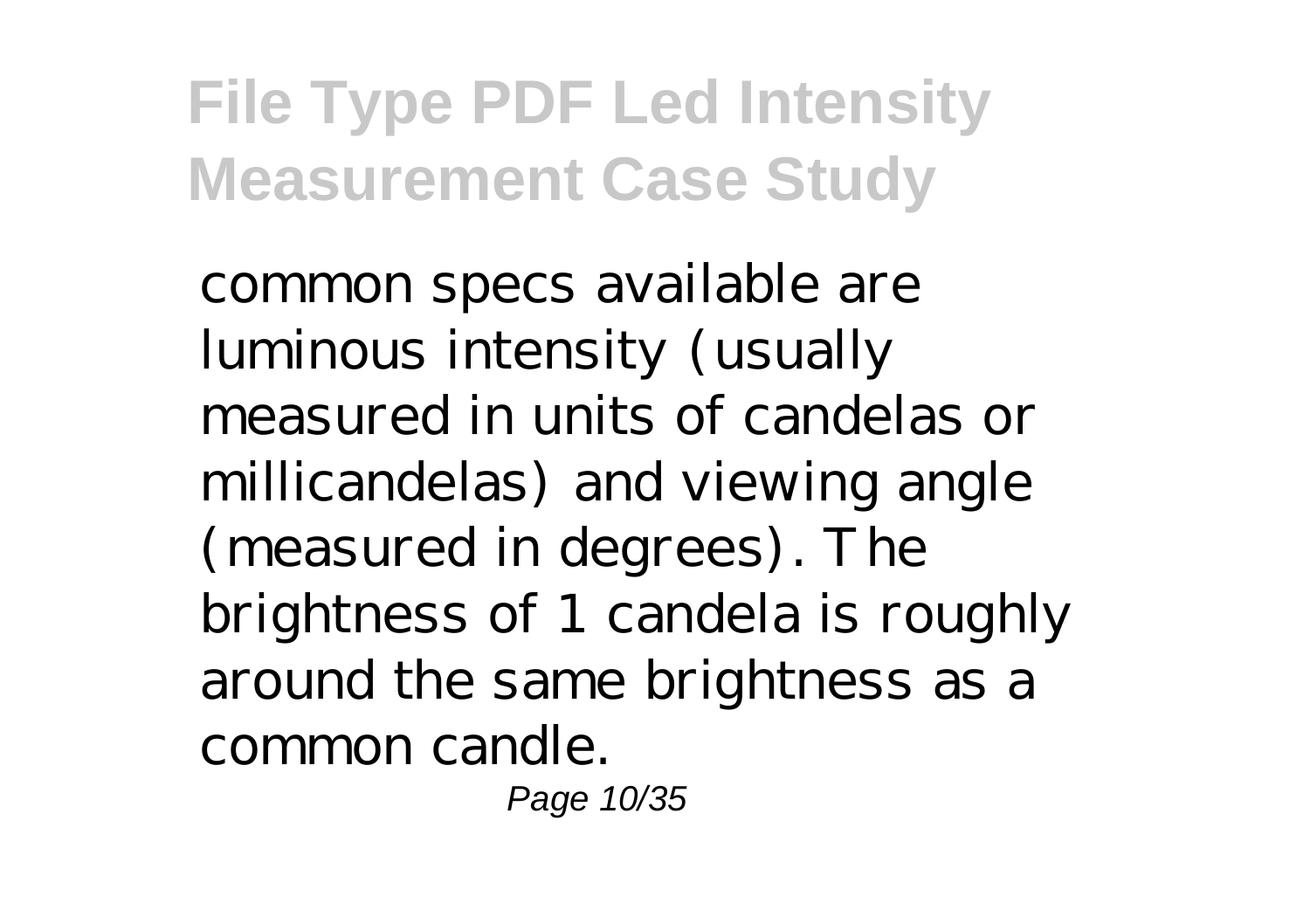#### **Spectroscopy, Lighting and Health - Wave Illumination**

Case Study 3: Melvin Thurber ... behavior led to a life-threatening situation this past year, when he swallowed a piece from ... Circle the appropriate number  $(0-4)$  for Page 11/35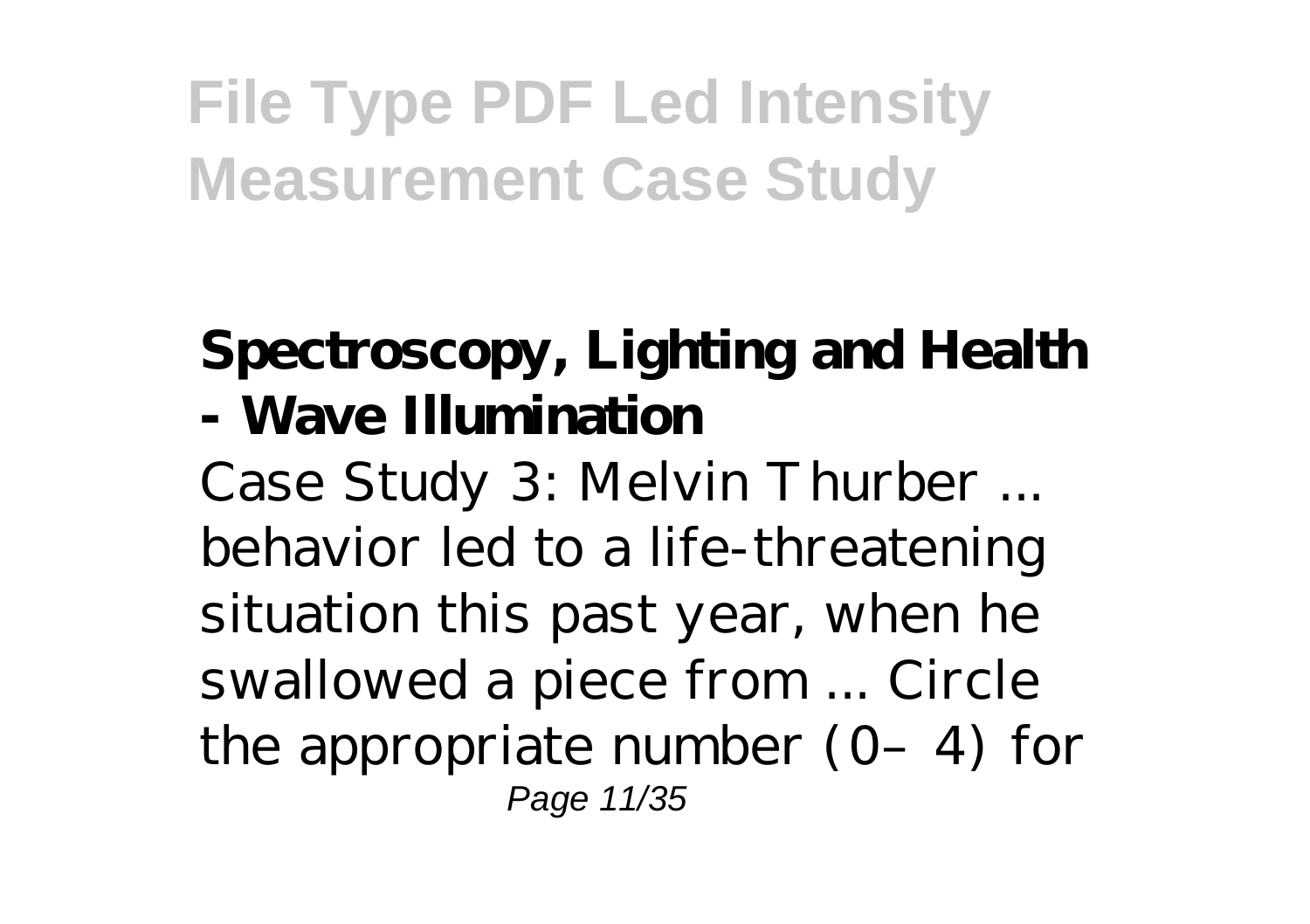each measurement (i.e., Frequency, Daily Support Time, Type of Support). (See rating key below.) Add across each line item to obtain the Raw Scores.

**Measurement of LEDs — LED professional - LED Lighting ...** Page 12/35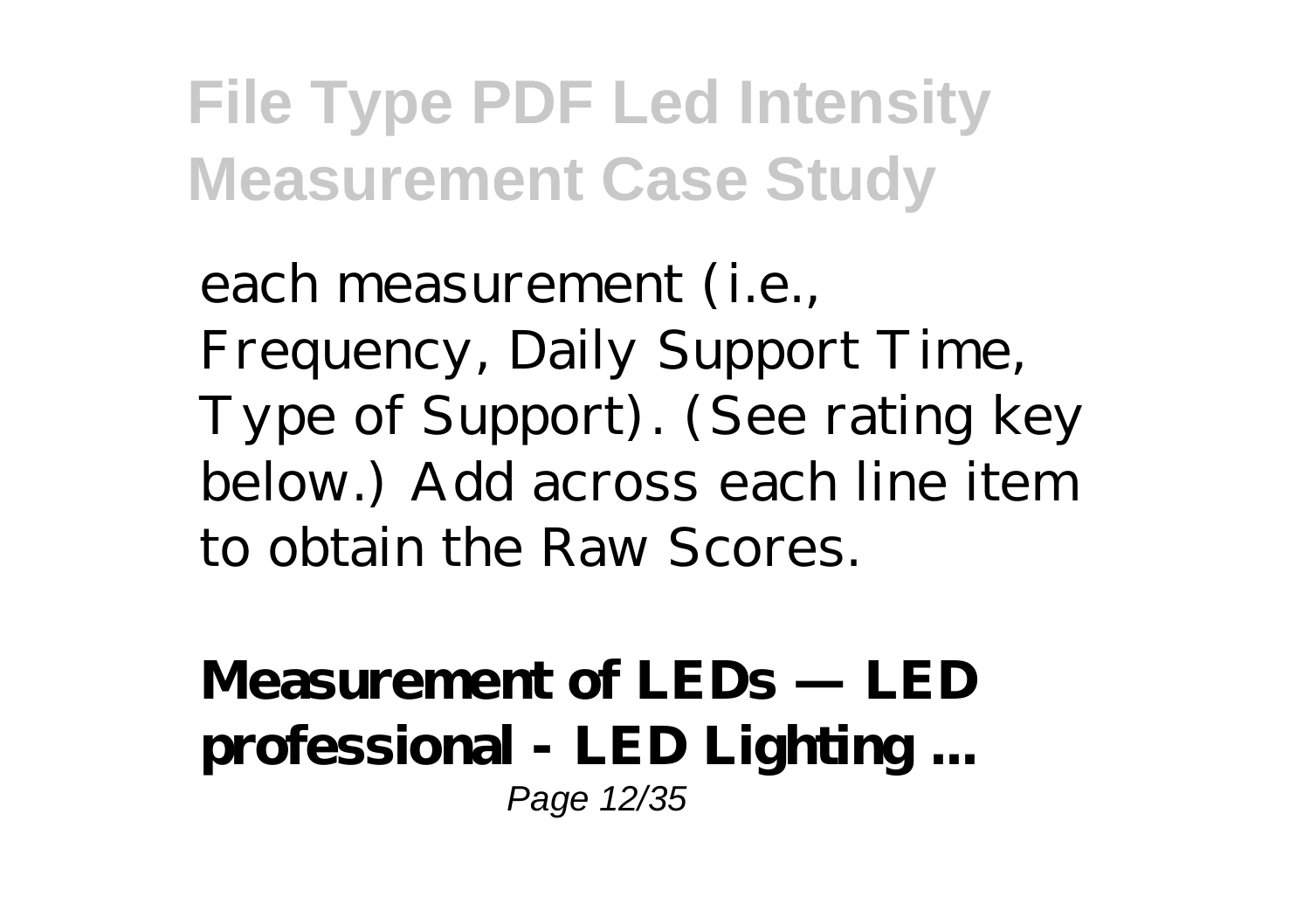To perform these measurements, technicians often make use of lux meters which are specialized devices that measure the intensity of light falling on a surface, or "lux." Examples of practical uses of lux meters include: Checking for lighting system adequacy in office Page 13/35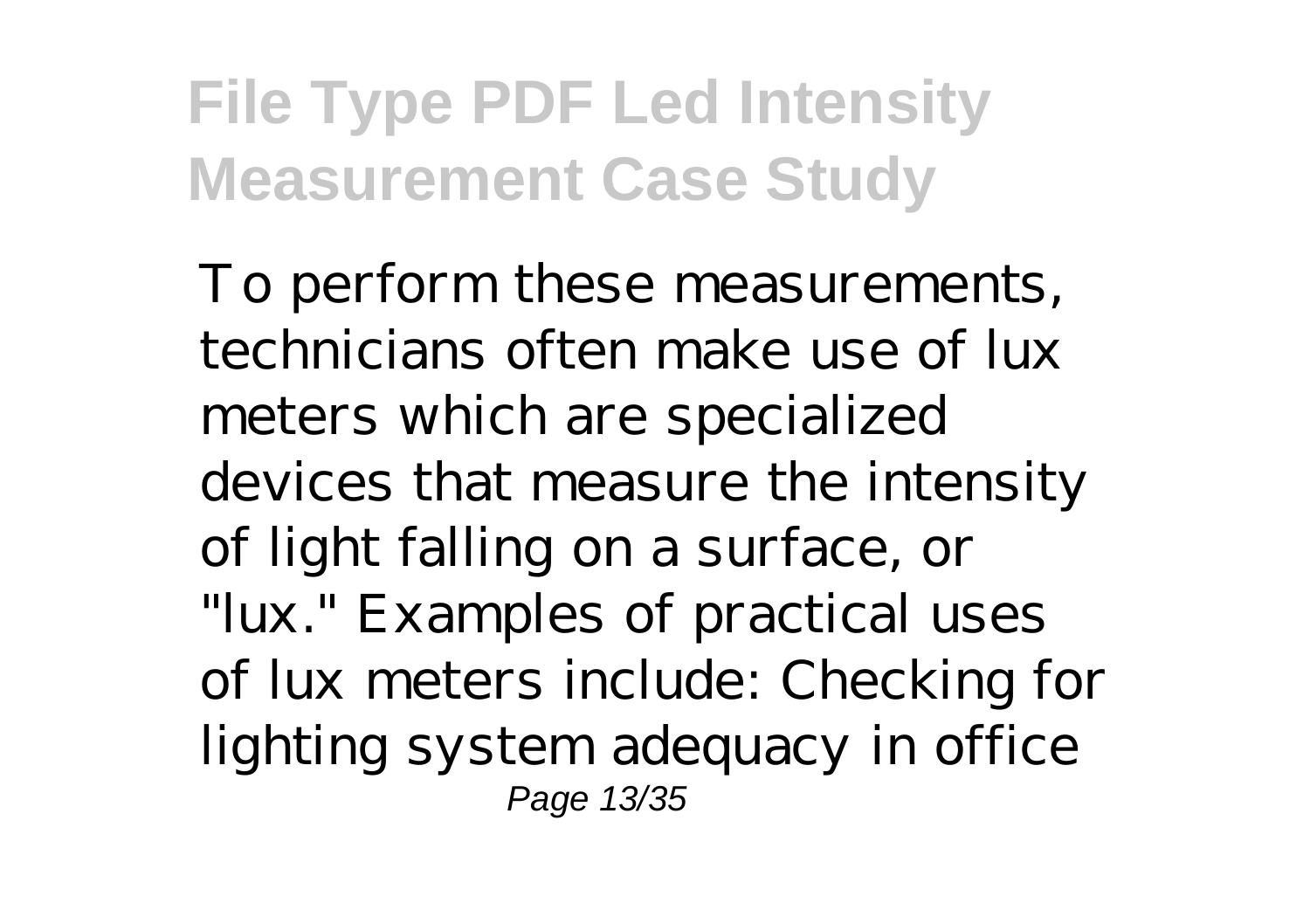spaces.

**How to Select the Right UV-A Lamp for Your NDT Needs ...** Luminous intensity is a common measurement employed by LED manufacturers. Luminous intensity quantifies the luminous flux Page 14/35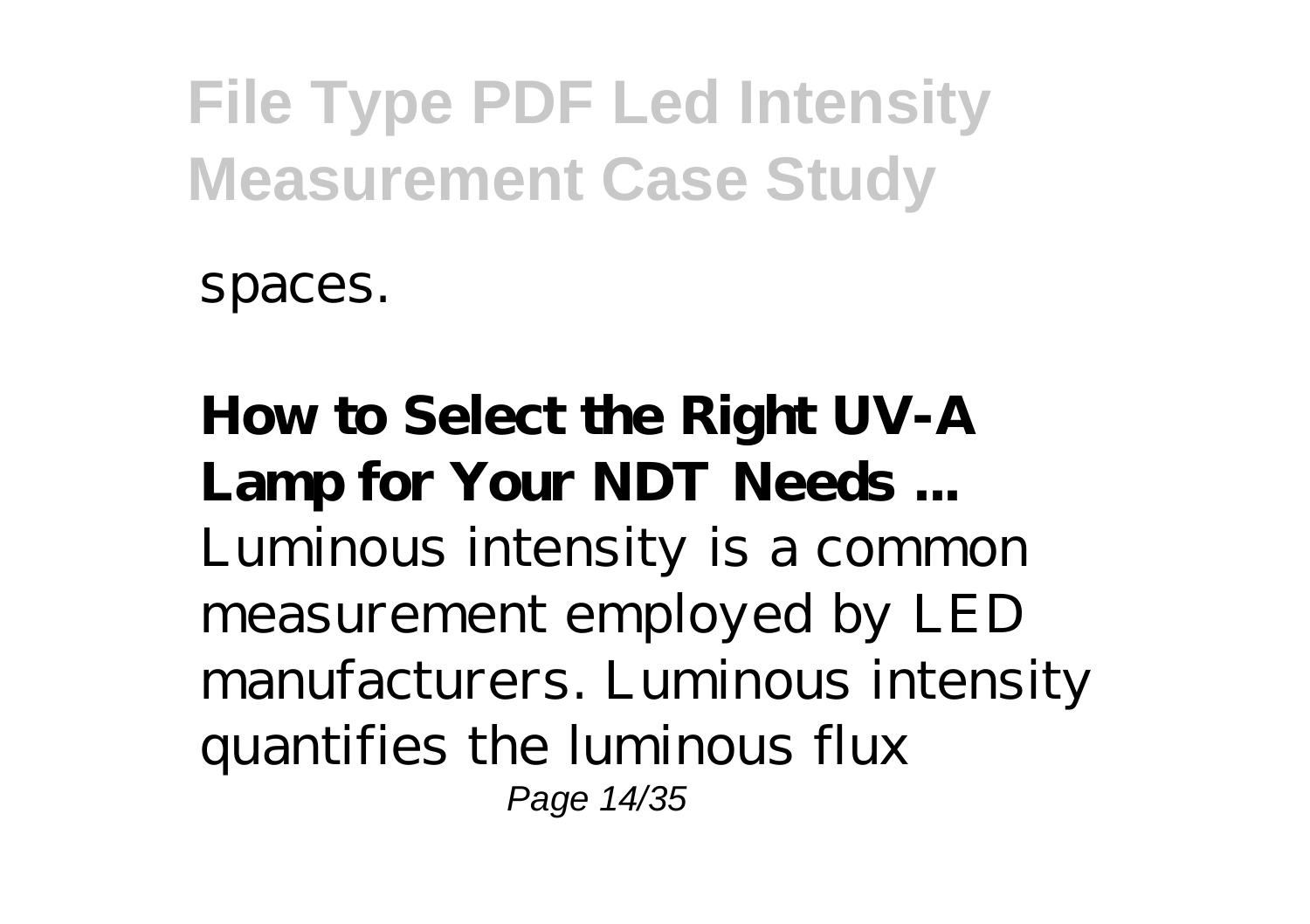emitted by a source in a certain direction and is measured in lumens per solid angle or candela (cd). A uniform light distribution is assumed.

**How can I easily measure LED light nm and intensity in the ...** Page 15/35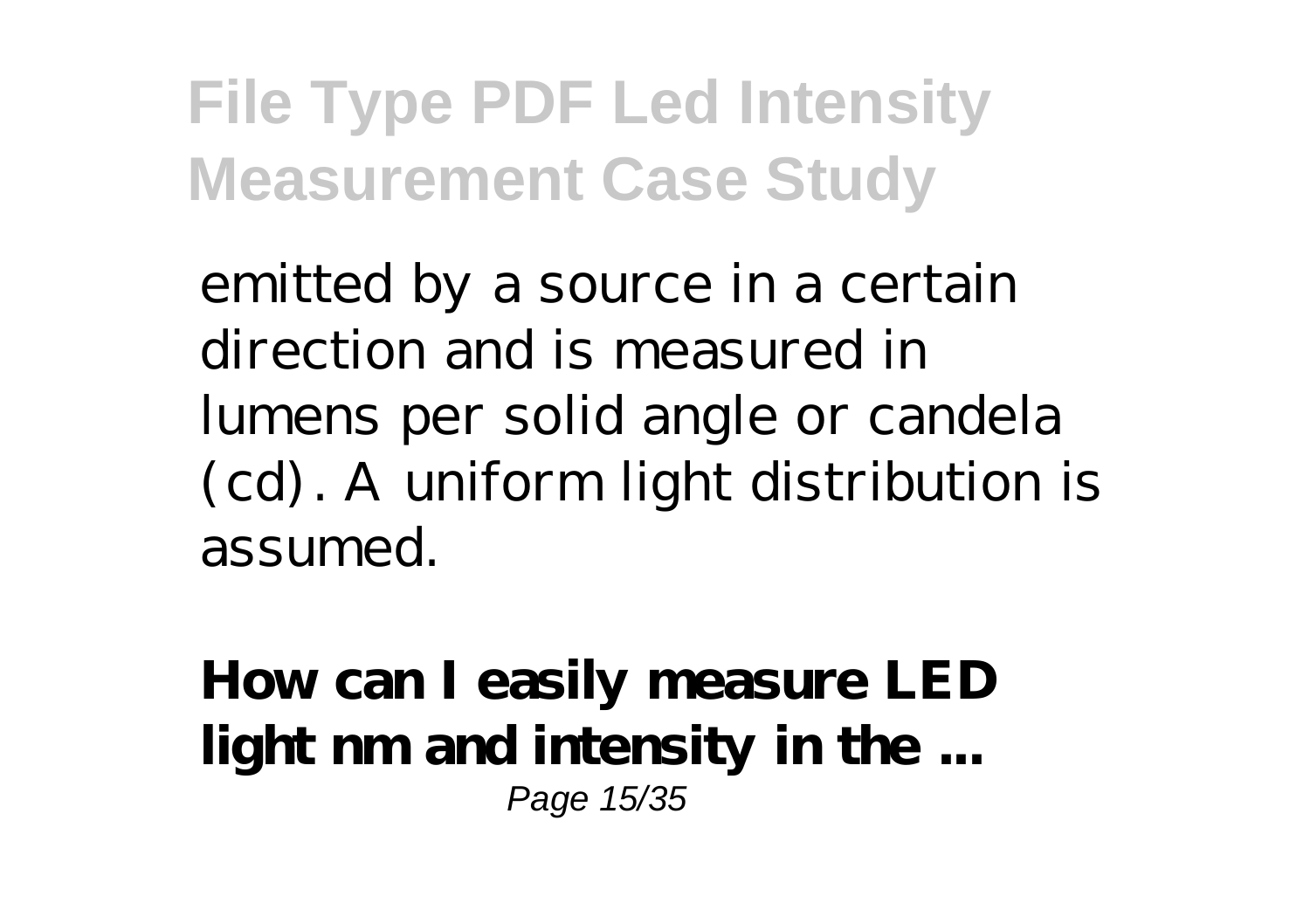The high intensity LED aircraft landing light was a finalist in the Elektra 2012 European Electronics Industry Awards and winner of the Innovation category in the 2013 CN Group Business Awards. Download this case study as a PDF.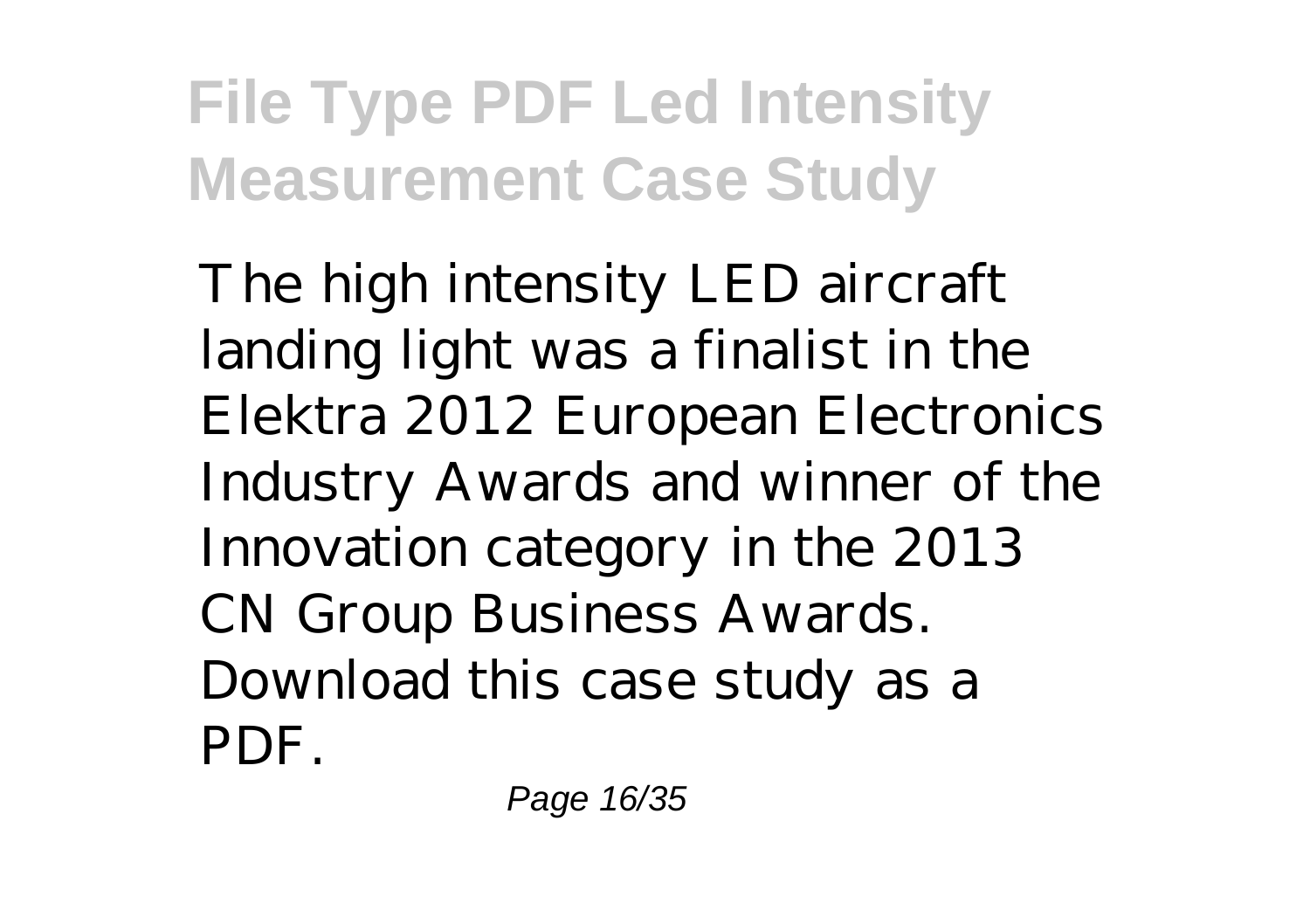#### **Measuring Light Intensity Using a Lux Meter**

The Feasibility of LED Lighting for Commercial Use A Major Qualifying Project Report: Submitted to the Faculty ... Recent developments in light-emitting Page 17/35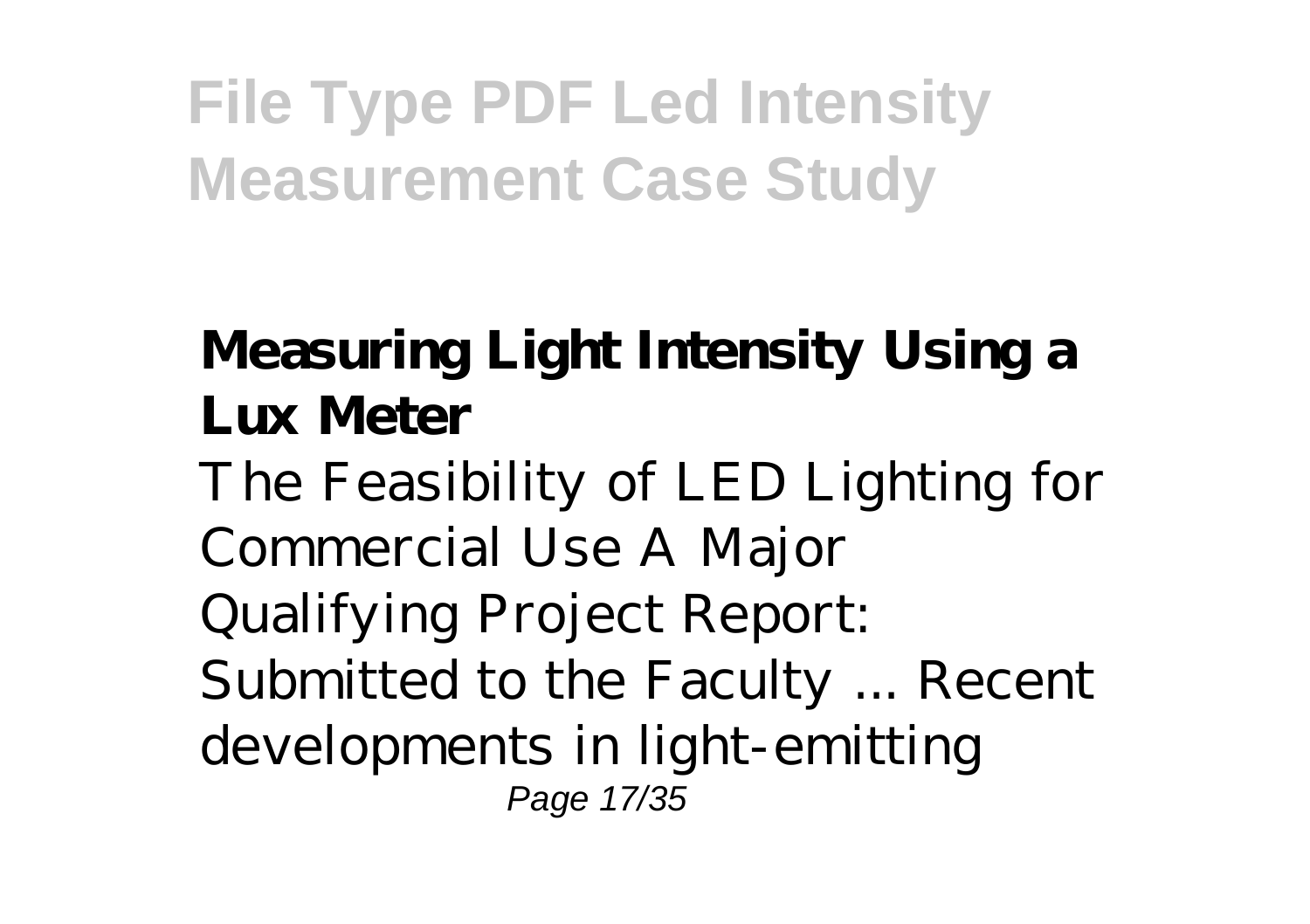diode technology have allowed LED lighting products to ... Our team performed a case study of our residence building, the Phi Gamma Delta Fraternity House (FIJI), which is considered a ...

#### **Lighting Specifications Explained** Page 18/35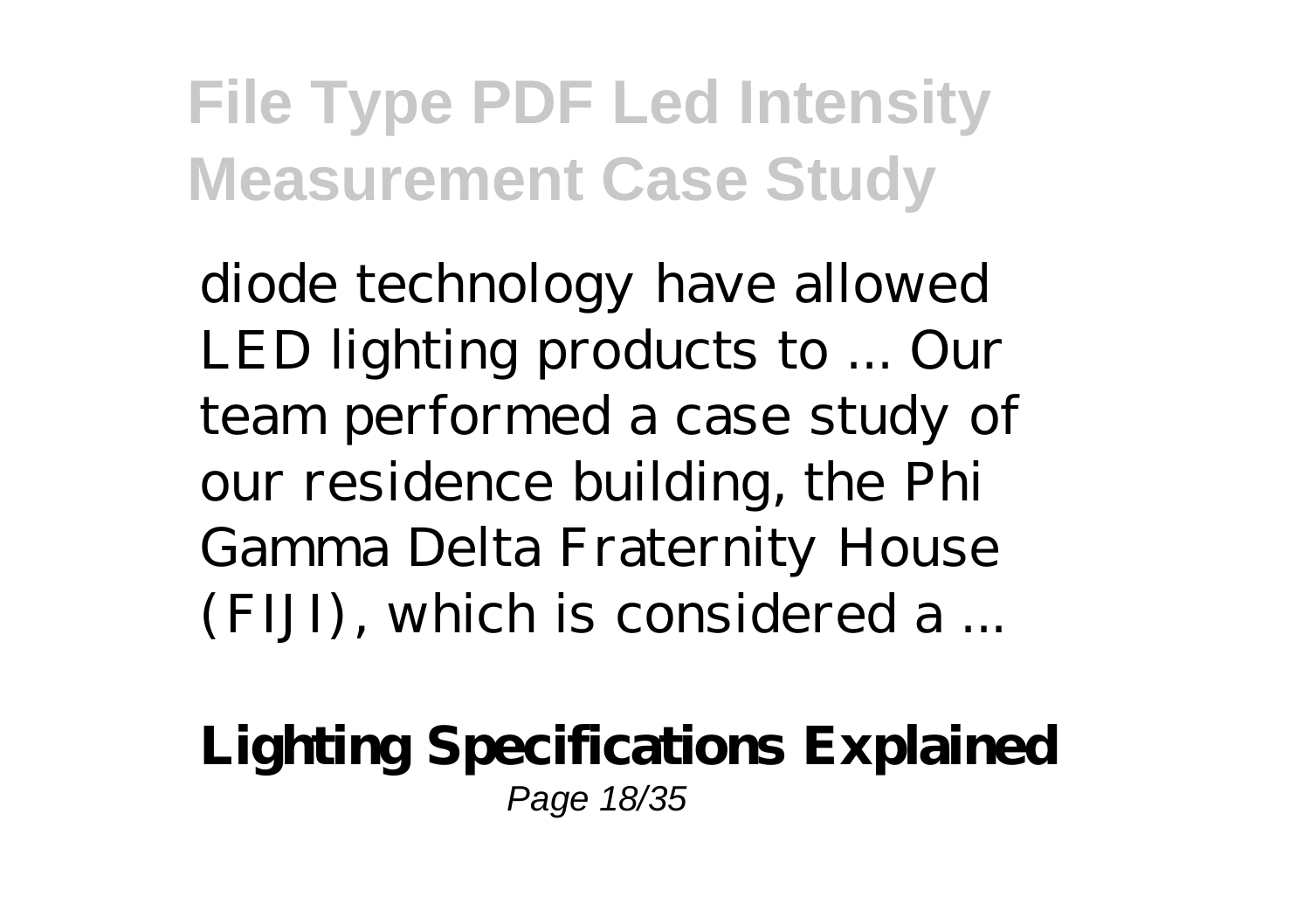Working at low voltage, an LED UV-A lamp can operate on battery power for several hours. This makes the lamp very portable, and field inspections become quick and simple. However, there is a concern with battery-powered lamps because LED intensity is Page 19/35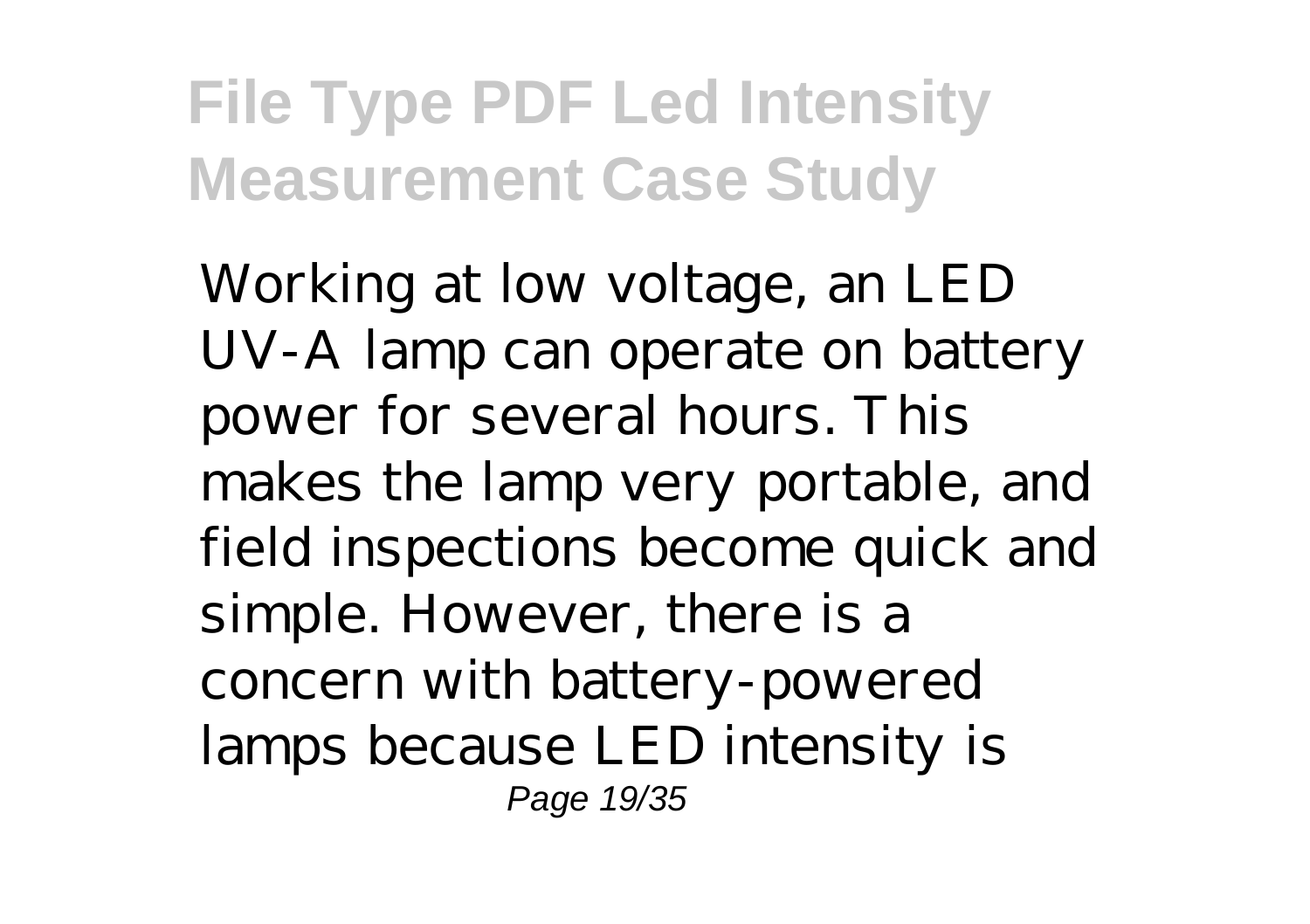directly related to supply voltage and current.

**High Intensity LED Landing Light | Aircraft Lights | Oxley ...** How can I easily measure LED light nm and intensity in the lab? ... simple light-box with Silicon Photo Page 20/35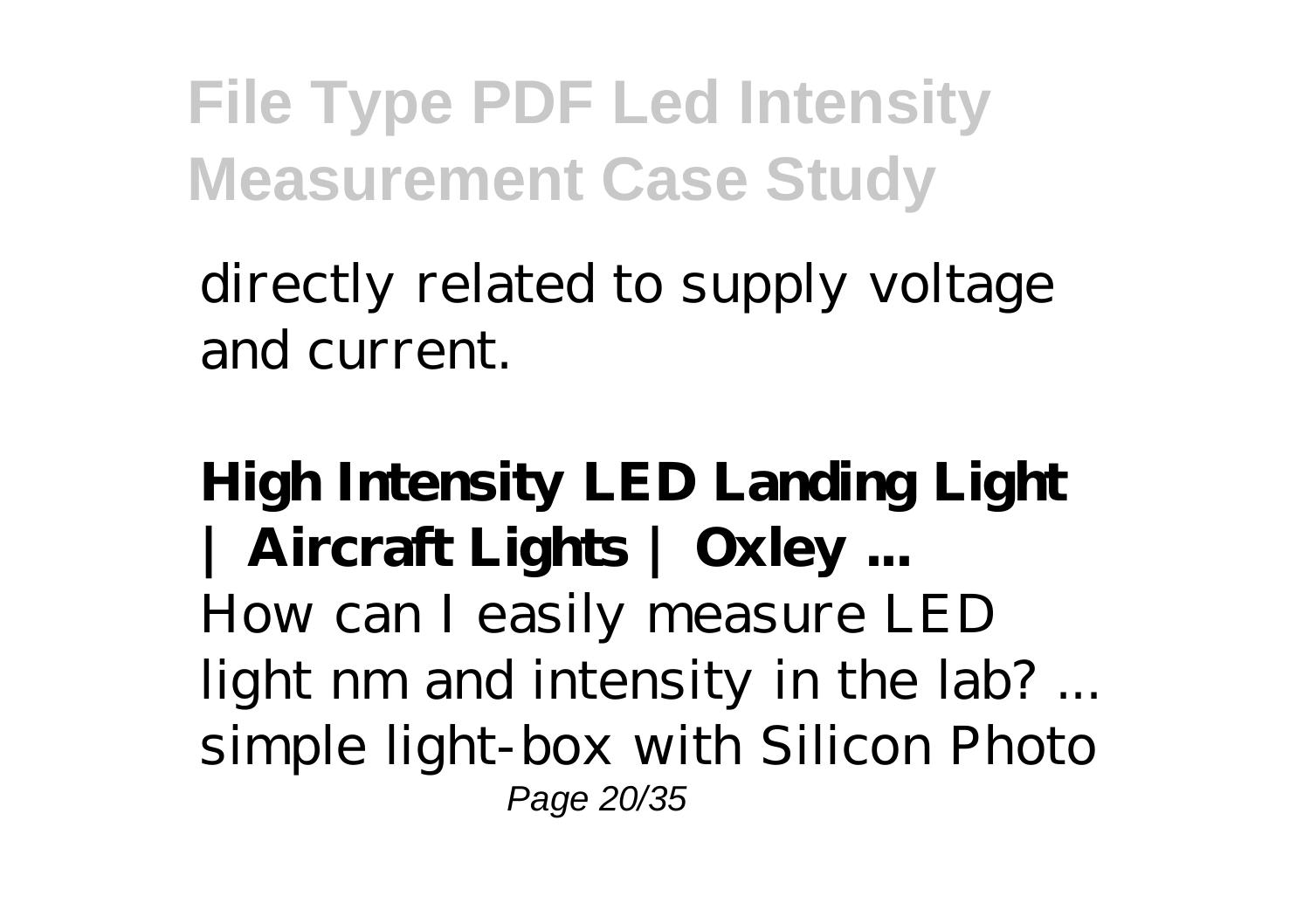Detector to measure the light intensity over time (voltage output). ... to measure colored ...

**LED Intensity Measurement - "Intrinsic Quality"** Case Study Challenge. ... mode the existing measurement system Page 21/35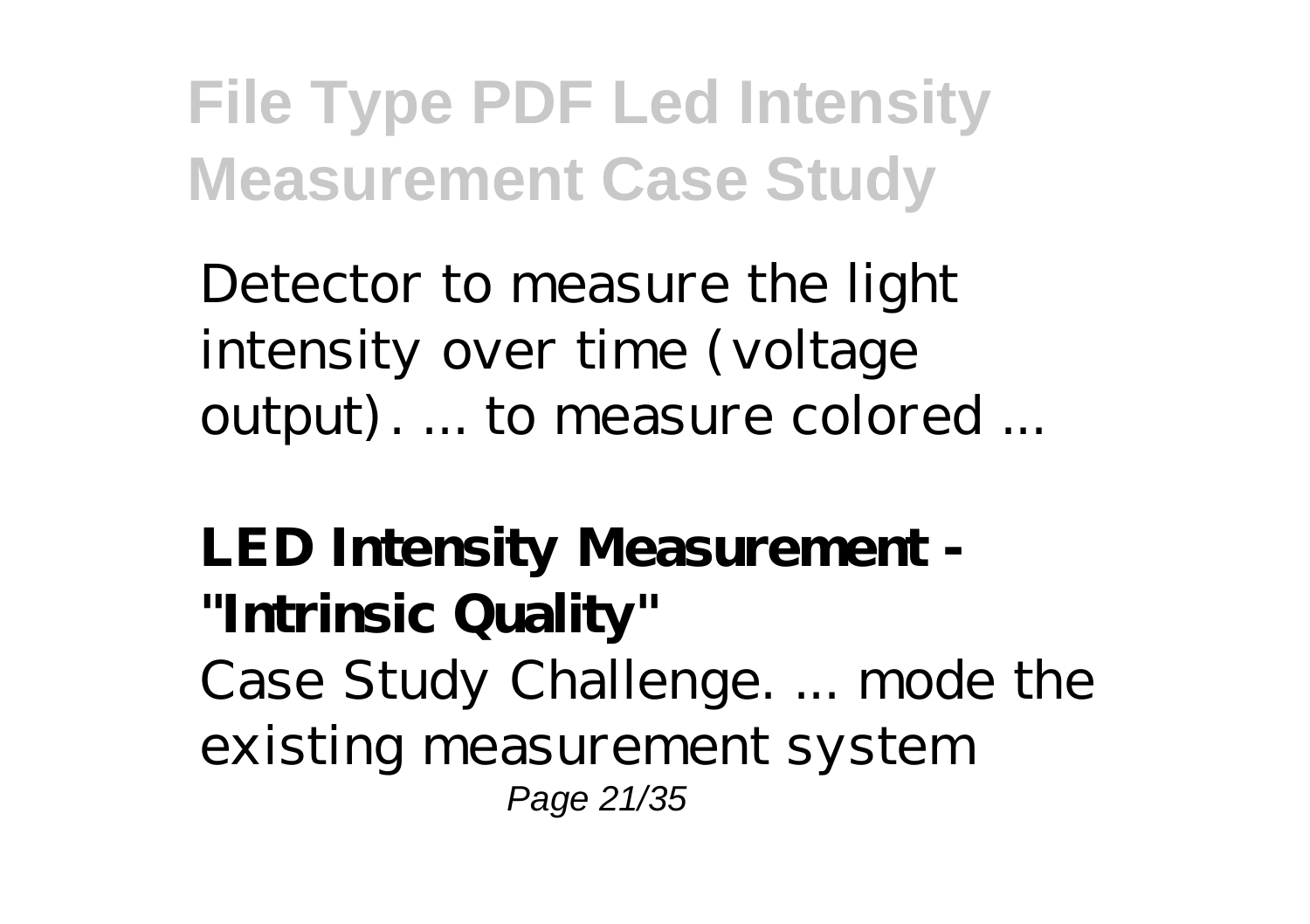would saturate therefore neutral density filters had to be used to reduce the LED intensity to an acceptable level for the test system but when operated in the low intensity mode, the attenuation of the neutral density filters caused inaccuracy in the Page 22/35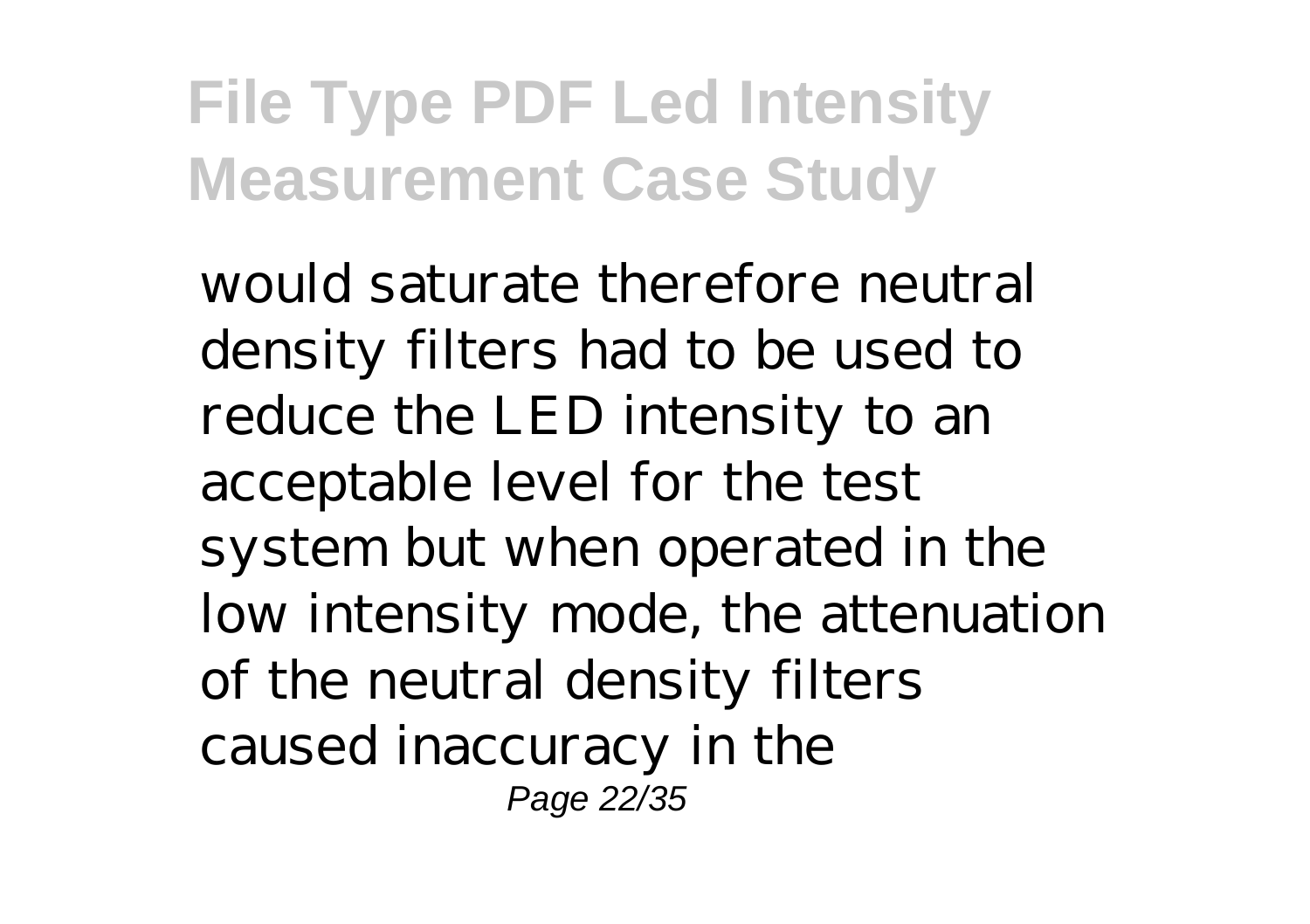measurement of LED colour and ...

#### **LED Intensity Measurement (Case Study)**

SPECIAL:LED Case Study: LED Intensity Measurement

www.feasa.ie Challenge In a recent application the customer needed to Page 23/35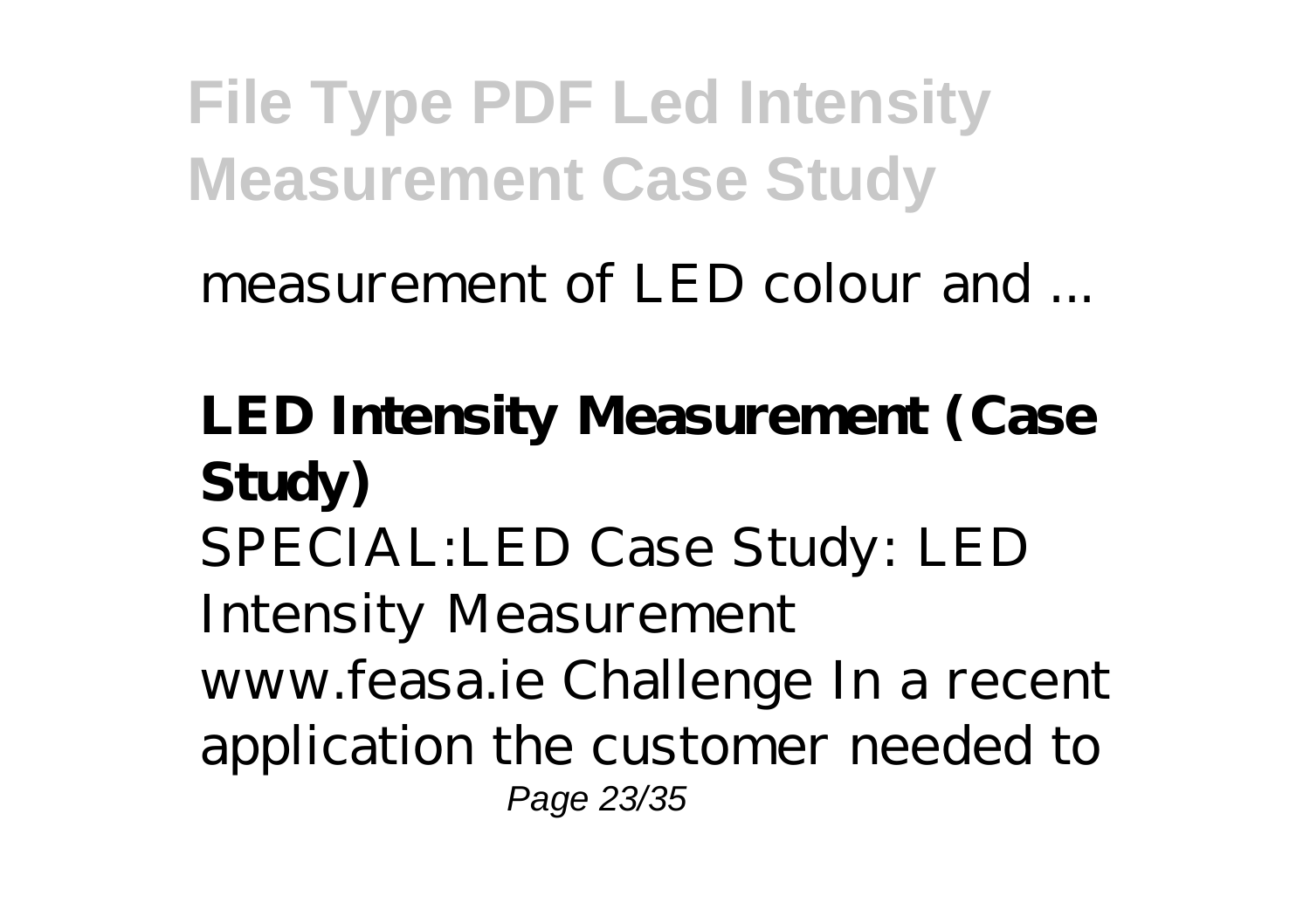test LEDs in automotive brake lights. The brake light consisted of an array of 120 red high power LEDs. The brake light operated in a high intensity mode called 'stop mode' and a low intensity mode called 'tail mode'.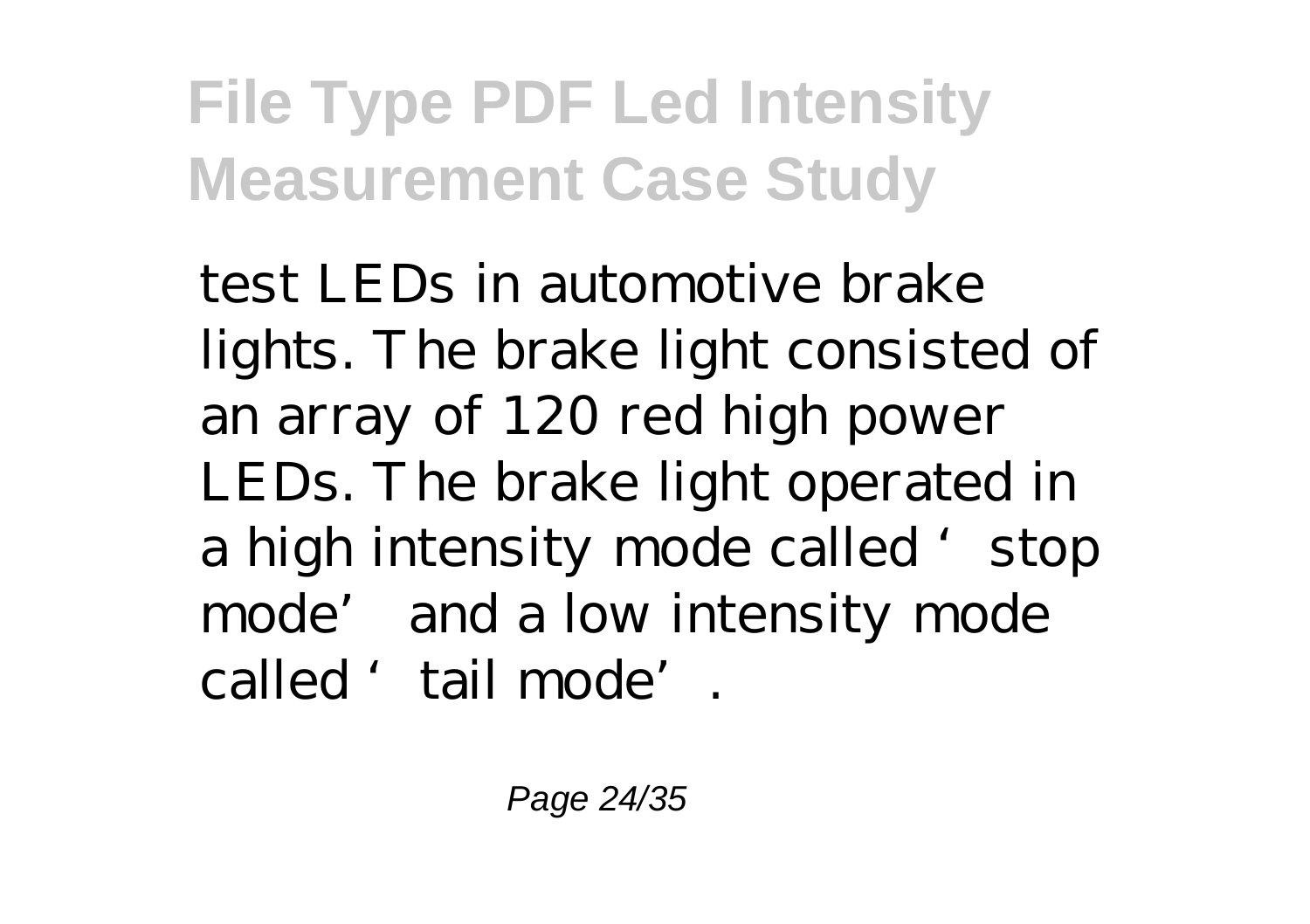**High Intensity LED Aircraft Landing Light | Oxley Group ...** Simply trigonometry, using distance and aperture of detector, will allow to measure all intensity within 5° angle of aperture. Total power on LED datasheets of german manufactors often are Page 25/35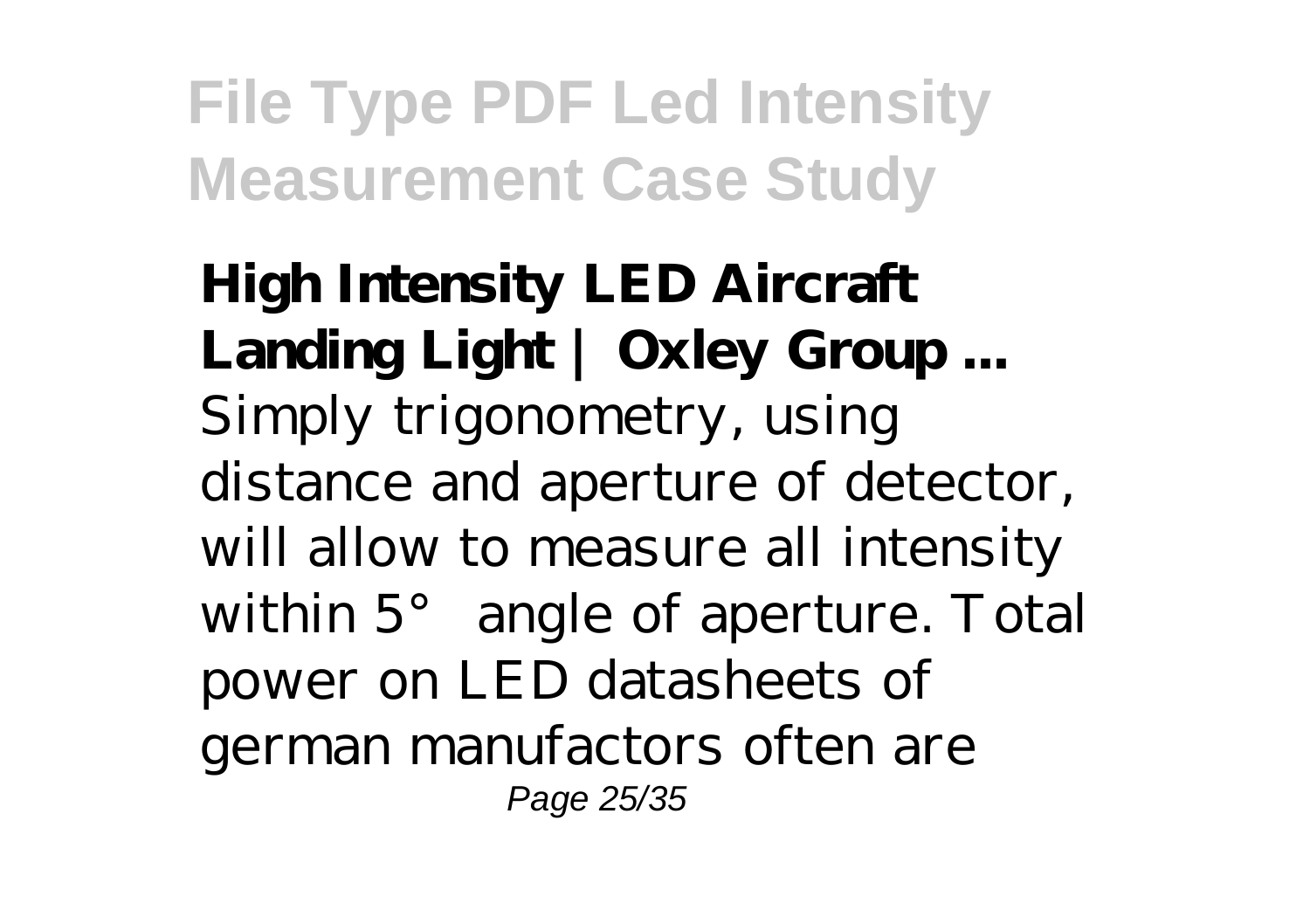measured...

**Case Study - Feasa** In the case of standard, customary LED measuring instruments, the built-in photodiode-filter combination is calibrated only for a middle wavelength. Page 26/35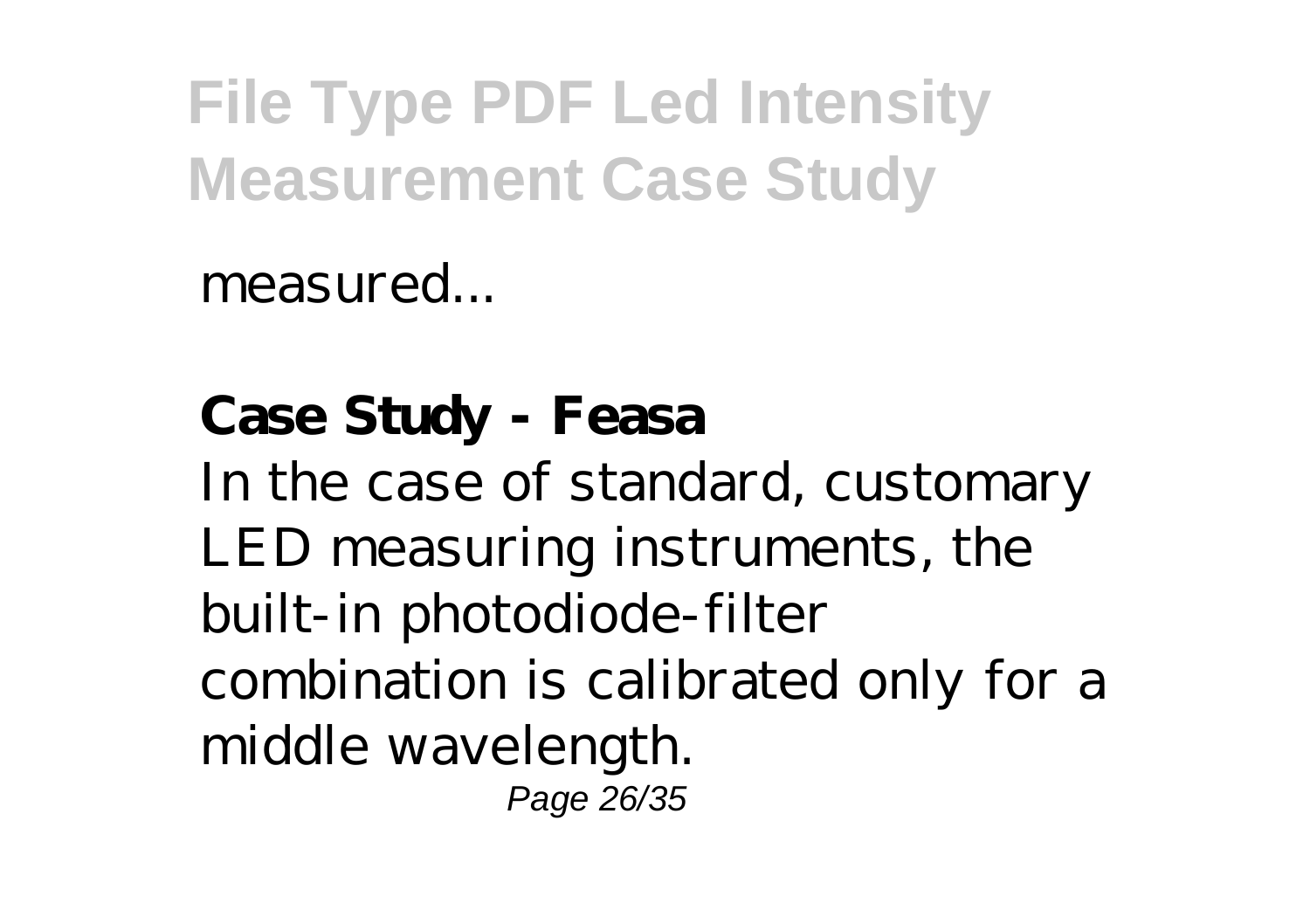**Light Intensity Measurements for LEDs | Apogee Instruments** The luminous intensity (unit: candela) of LEDs can be measured with a conventional photometric bench and the standard photometers under a far field Page 27/35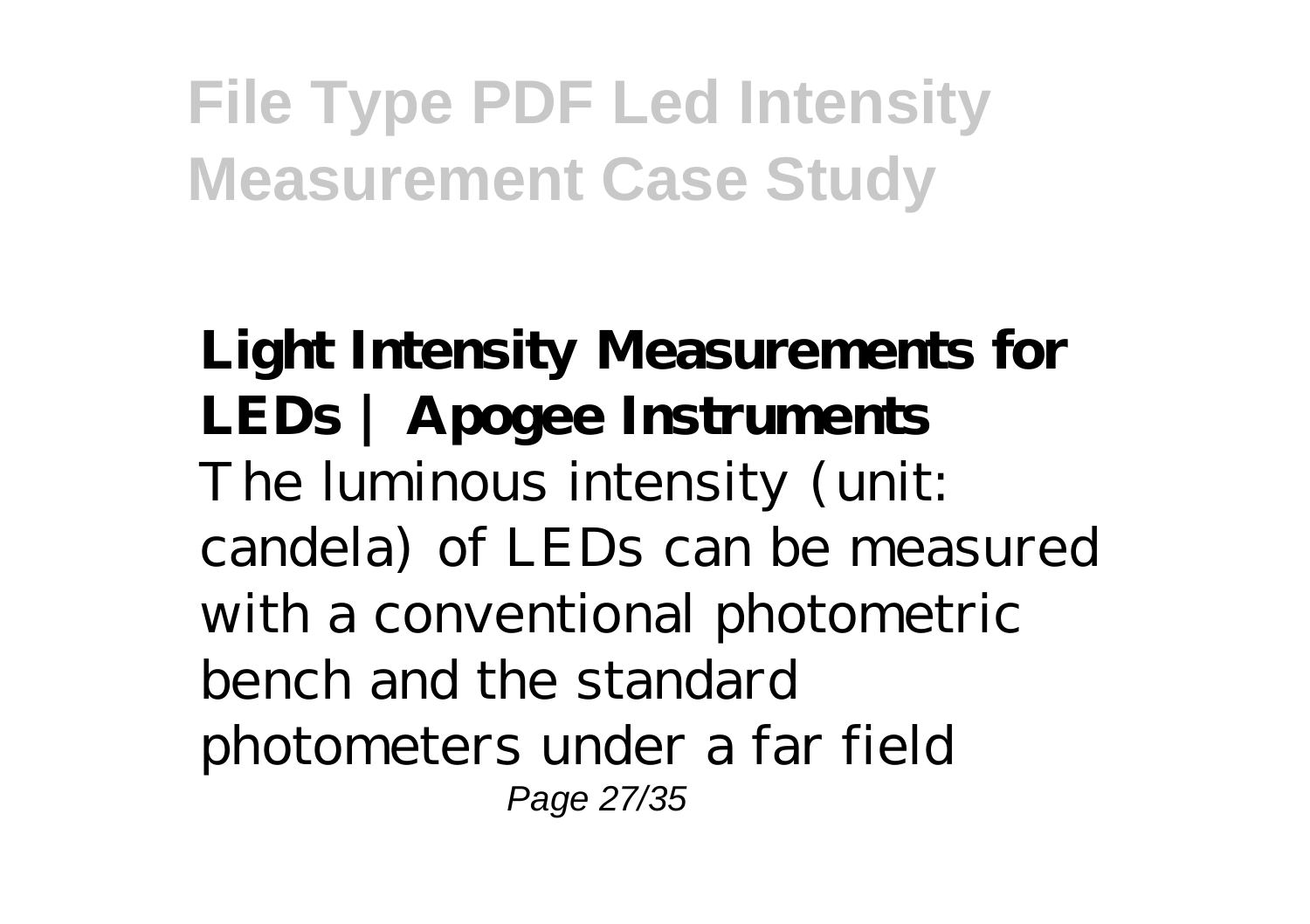condition, at a distance far enough so that the test LED can be regarded as a point source (typically 2 m or longer).

**Case Study 3: Melvin Thurber - American Association on ...** Get the right LED tool for on-Page 28/35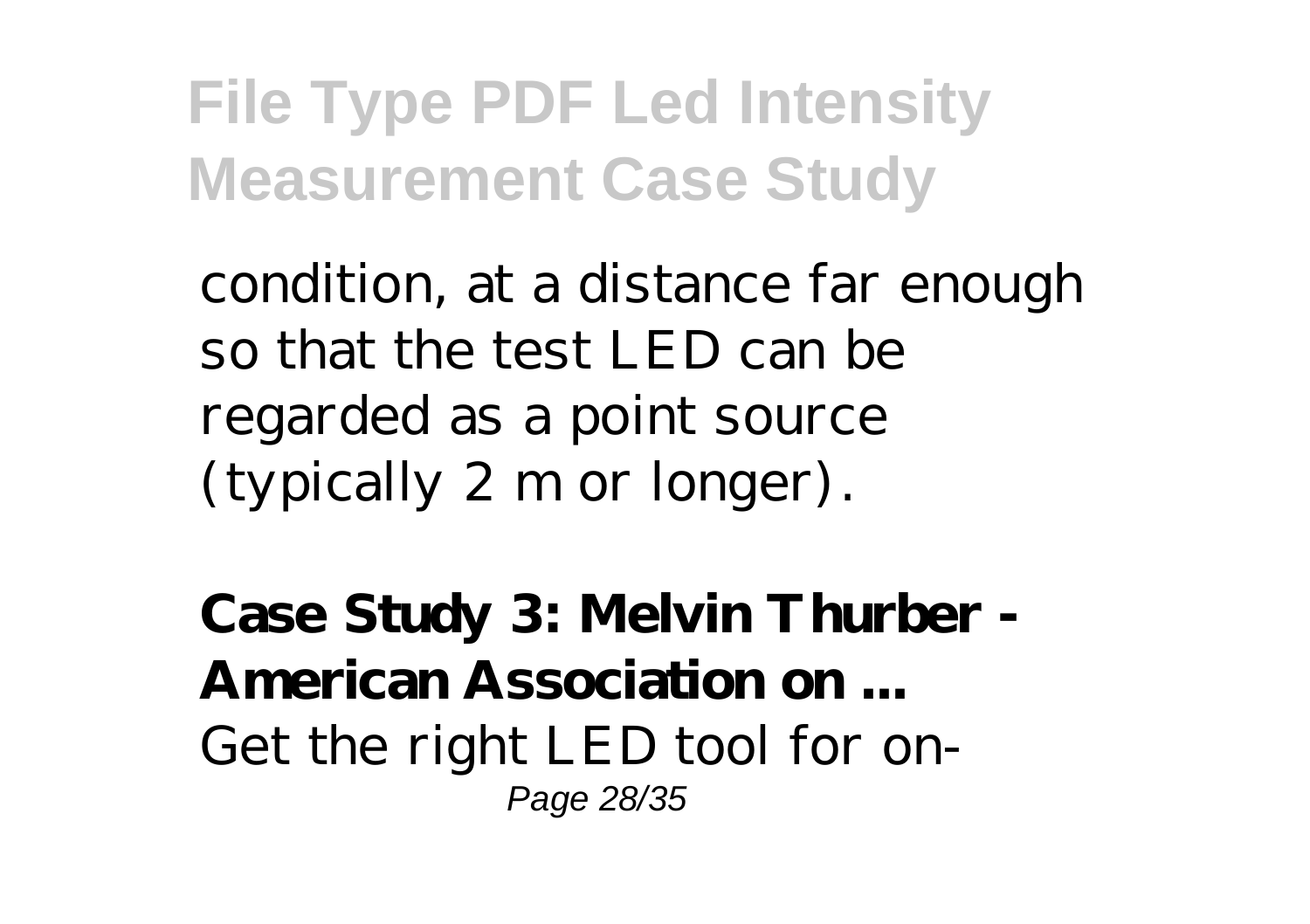board LED measurements. Gigahertz-Optik's BTS256-LED Tester is designed to measure the luminous flux, color and spectral characteristics of pc board mounted LEDs, discrete LEDs within a module, miniature lamps, endoscopes and any narrow beam Page 29/35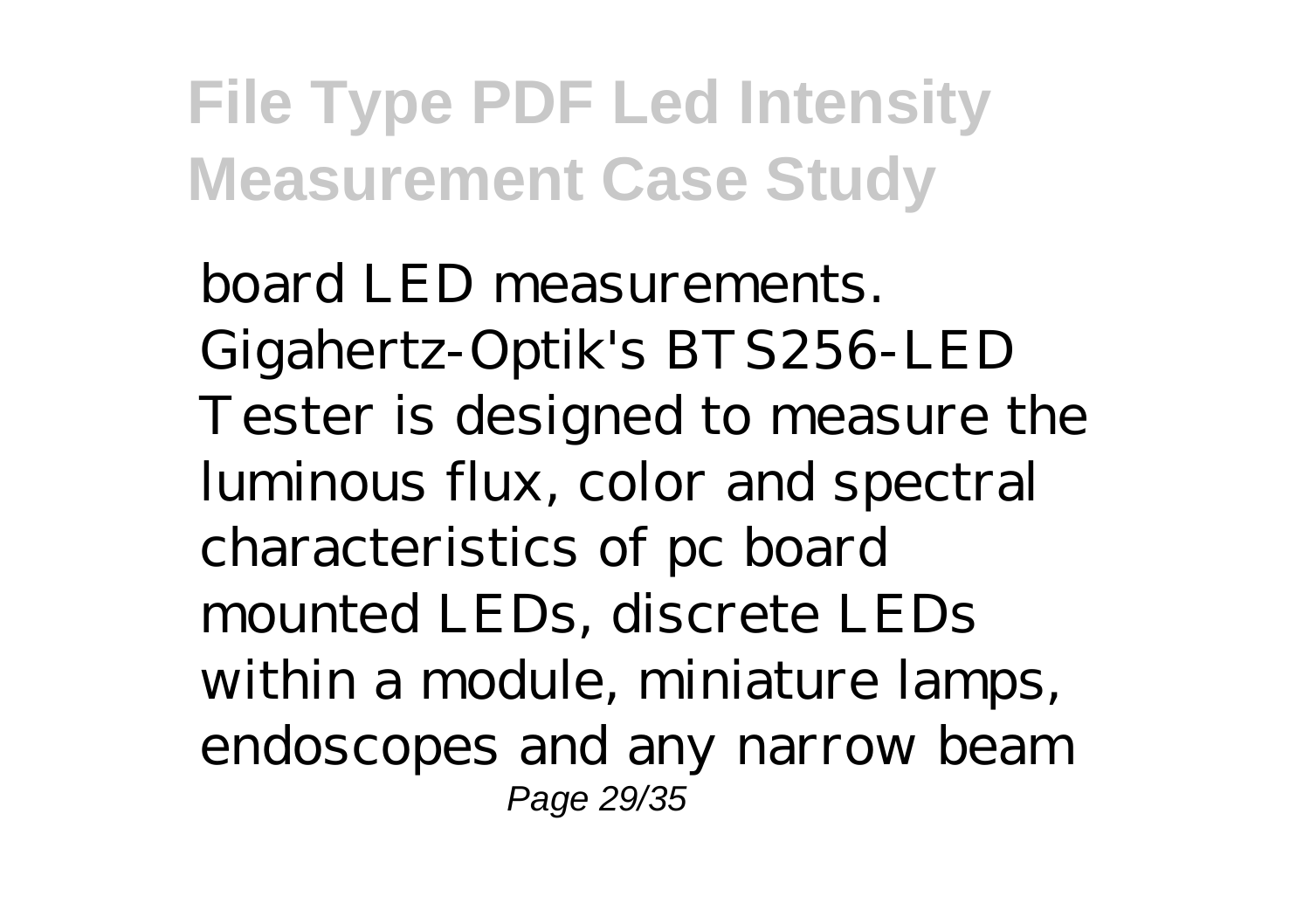emitting light source.

#### **Technical Paper The Effect of UV Intensity on the Cure ...**

This knowledge base article is for the SQ/MQ-100, SQ/MQ-200, SQ/MQ-300, and SQ-400 Series. Customers often contact Apogee Page 30/35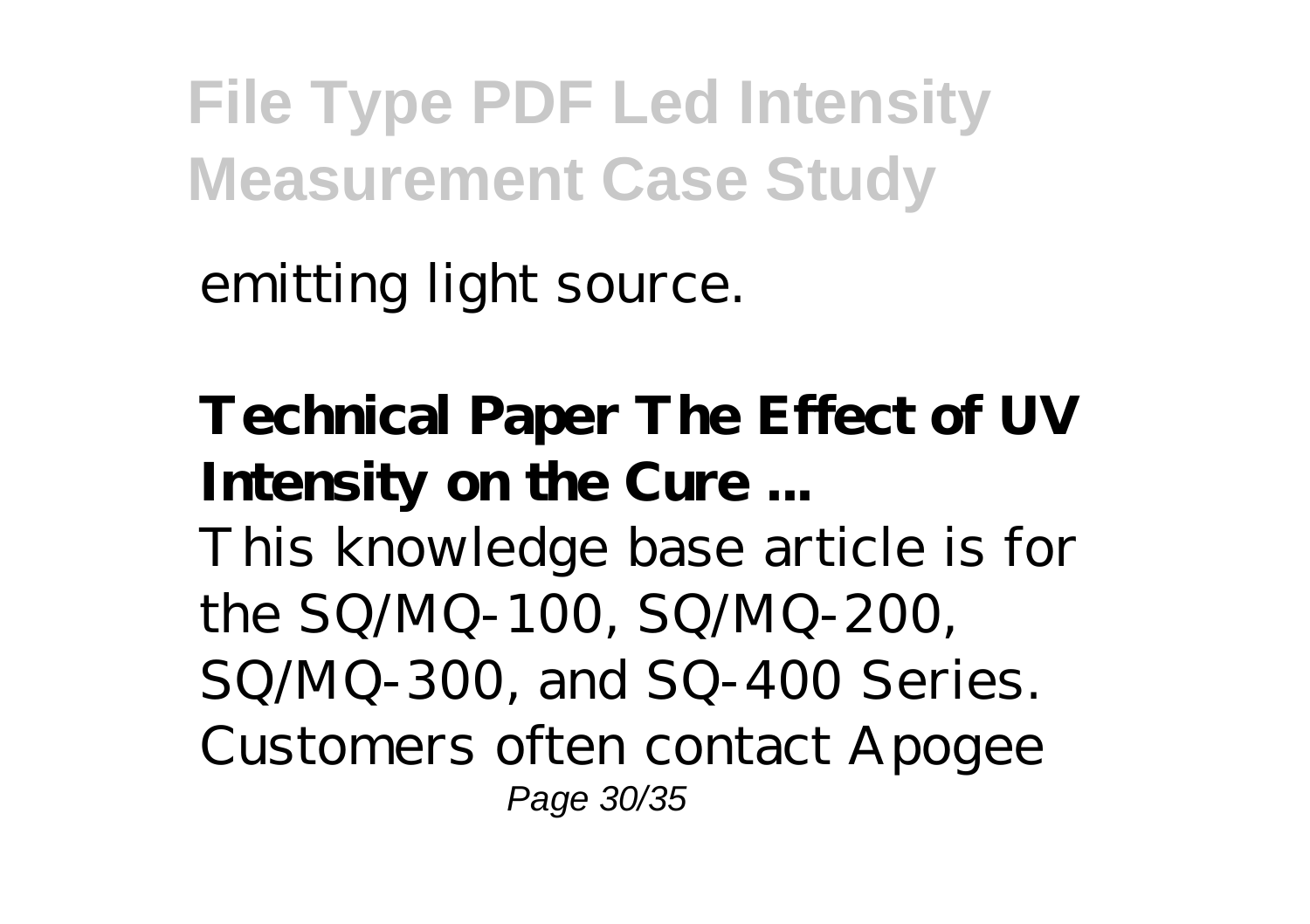Instruments to inquire about whether quantum sensors and meters can be used to measure the radiation intensity from light emitting diodes (LEDs), as LEDs are becoming increasingly common as light sources for plant growth in controlled environments and coral Page 31/35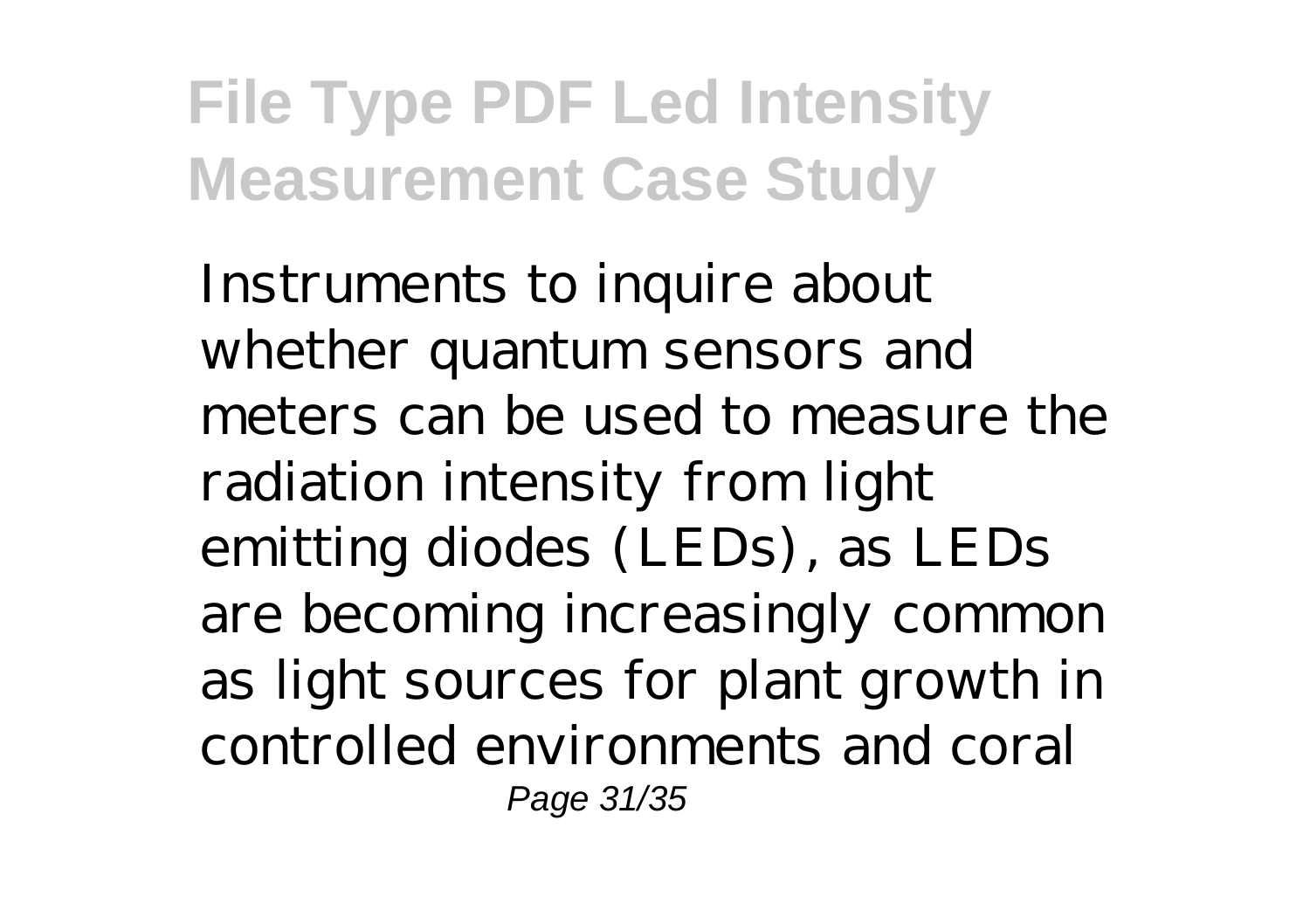growth in aquariums.

**Measuring Technique - Vishay** The Effect of UV Intensity. on the Cure Profiles of . Developing Networks . A Case Study for Determining Optimized UV Curing Intensity. U. V radiation is Page 32/35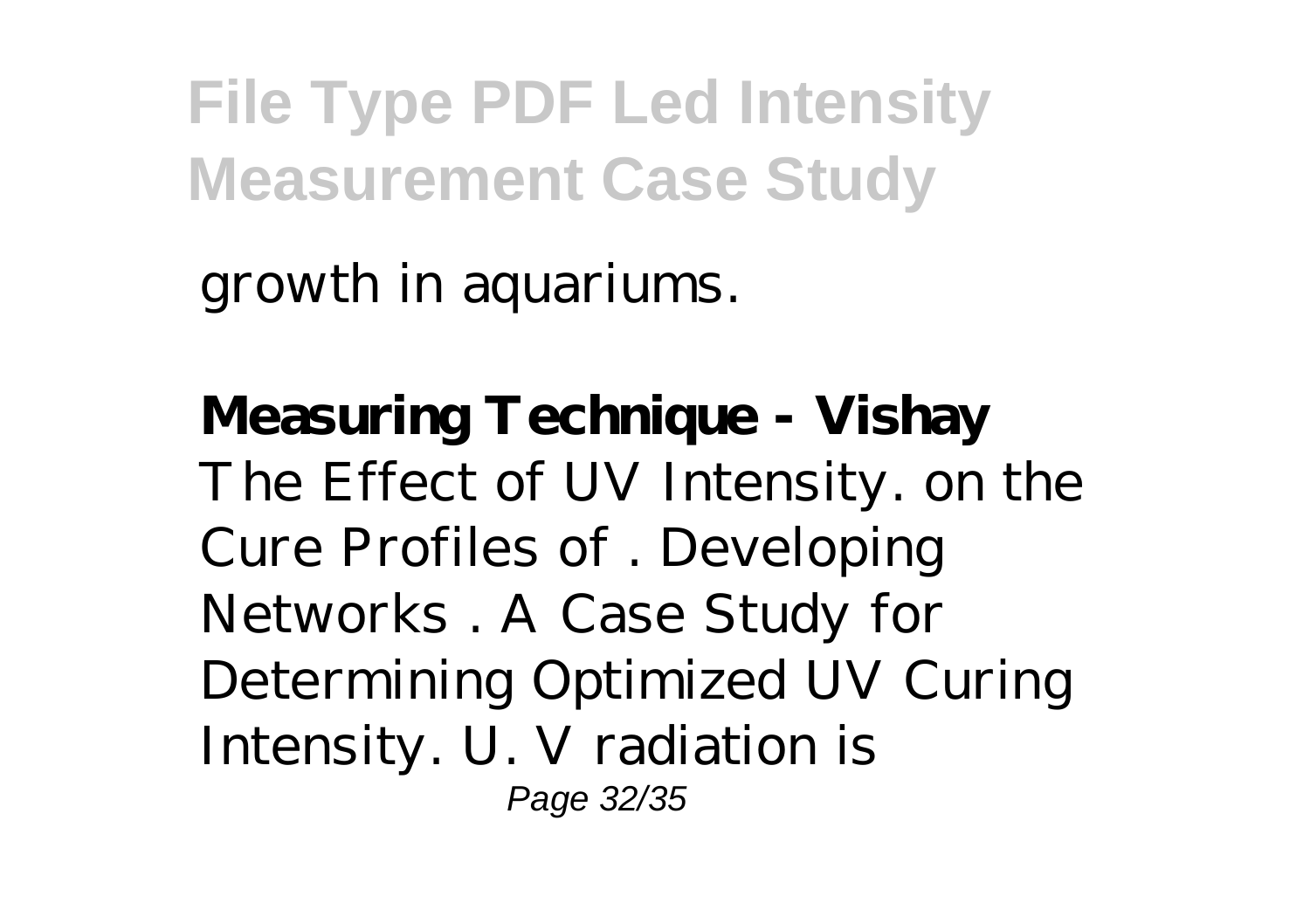successfully used for many photocuring applications. Determination and optimization of UV radiation is an important aspect of UV curing as it impacts material formulation,

#### **Practical LED Light Measurement** Page 33/35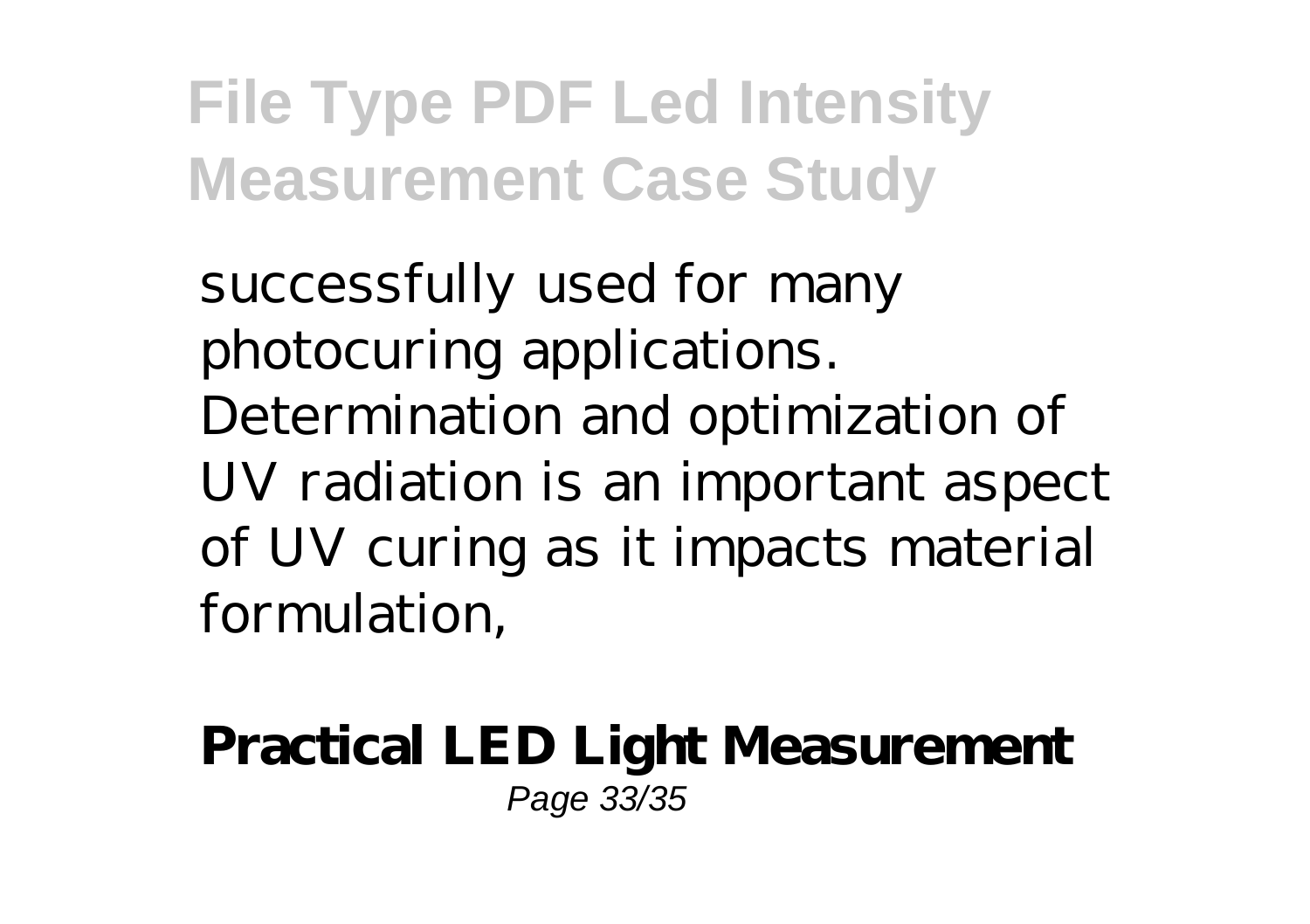#### **Tutorial**

The High Intensity LED Landing Light was a finalist in the Elektra 2012 European Electronics Industry Awards and winner of the Innovation category in the 2013 CN Group Business Awards. To download this case study as a Page 34/35